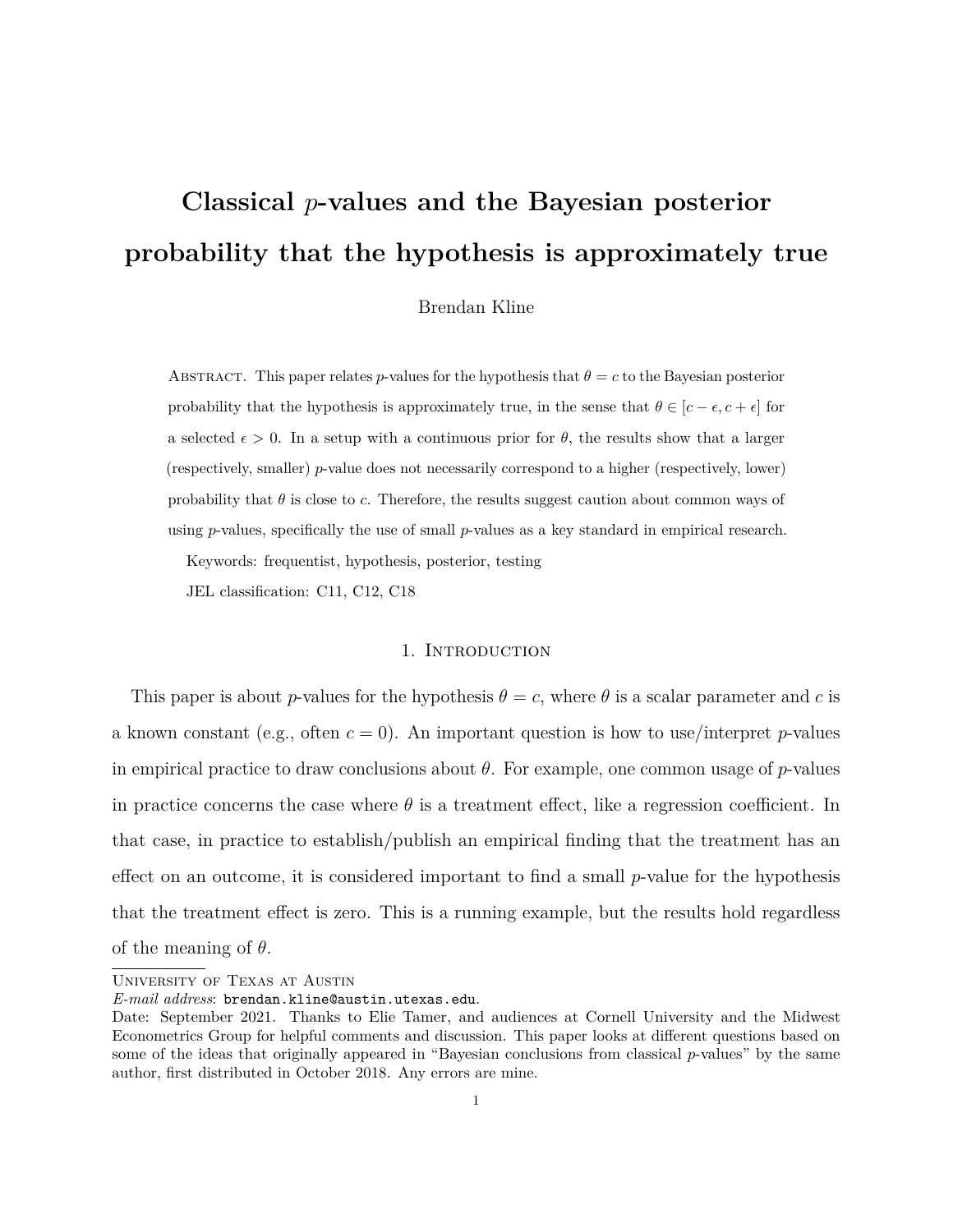The results of [Edwards, Lindman, and Savage](#page-20-0) [\(1963\)](#page-20-0), [Berger and Delampady](#page-20-1) [\(1987\)](#page-20-1), [Berger and Sellke](#page-20-2) [\(1987\)](#page-20-2), and [Sellke, Bayarri, and Berger](#page-21-0) [\(2001\)](#page-21-0) as representative of a related literature establish that it is possible to "calibrate" a *p*-value via the corresponding minimum posterior probability that  $\theta = c$ . In the setup of that literature, there is a positive prior probability that  $\theta = c$ , and a *class* of priors for  $\theta$  on  $\theta \neq c$ . The "minimum" is taken over this class of priors. Although the *p*-value is smaller than the minimum posterior probability in general, there is a monotone increasing relationship between the *p*-value and the minimum posterior probability of the hypothesis that  $\theta = c^{12}$  $\theta = c^{12}$  $\theta = c^{12}$  $\theta = c^{12}$ . Essentially, this literature implies that only very small *p*-values are enough to "reject" that  $\theta = c$ . Conversely, larger *p*-values correspond to relatively higher minimum posterior probabilities that  $\theta = c$ . This provides a Bayesian justification for "rejecting" the hypothesis based on a sufficiently small *p*-value, and "not rejecting" the hypothesis based on larger *p*-values. Put differently, this provides a justification for using small *p*-values as a standard for empirical evidence that  $\theta$  is unlikely to be equal to *c*. [3](#page-1-2) Indeed, the [Benjamin, Berger, Johannesson, et al.](#page-19-0) [\(2018\)](#page-19-0) proposal to redefine "statistical significance" to be a *p*-value smaller than 0*.*005 is based in part on such considerations of how *p*-values relate to the (minimum) posterior probability that  $\theta = c$ .

In practice, often the empirical question is not whether  $\theta = c$  is literally true but rather whether  $\theta$  is "close" to *c*. Specifically, consider " $\epsilon$ -approximate" hypotheses of the form  $\theta \in [c - \epsilon, c + \epsilon]$  for some specified  $\epsilon > 0$  chosen by the econometrician.<sup>[4](#page-1-3)</sup> An  $\epsilon$ -approximate

<span id="page-1-0"></span><sup>&</sup>lt;sup>1</sup>There are many "minimum posterior probabilities" proposed in that literature, based on different classes of priors over which the minimum is taken, and monotonicity is a shared property.

<span id="page-1-1"></span><sup>&</sup>lt;sup>2</sup>Lindley's paradox (e.g., [Jeffreys](#page-20-3) [\(1939\)](#page-20-3); [Lindley](#page-21-1) [\(1957\)](#page-21-1)) establishes conditions for the *p*-value to be less than the posterior probability of the hypothesis for a (uniform) *single* prior on  $\theta \neq c$ . A review of the literature on minimum posterior probabilities can be found in [Held and Ott](#page-20-4) [\(2018\)](#page-20-4).

<span id="page-1-2"></span><sup>3</sup>Of course, with classical hypothesis testing without any reference to Bayesian analysis, smaller *p*-values are interpreted as rejecting the hypothesis, and larger *p*-values lead to not rejecting the hypothesis and/or the conclusion that there is no empirical evidence against the hypothesis. Along similar lines to the latter case of not rejecting the hypothesis, using a "limited information" posterior that conditions on the dichotomous event of rejecting (or not) the hypothesis  $\theta = c$  by classical methods, [Abadie](#page-19-1) [\(2020\)](#page-19-1) shows the posterior conditional on not rejecting the hypothesis has much higher probability mass at  $\theta = c$  compared to the prior, whereas the posterior conditional on rejecting the hypothesis is not too different from the prior.

<span id="page-1-3"></span><sup>&</sup>lt;sup>4</sup>It does not matter if the  $\epsilon$ -approximate hypothesis is defined as a closed interval or open interval.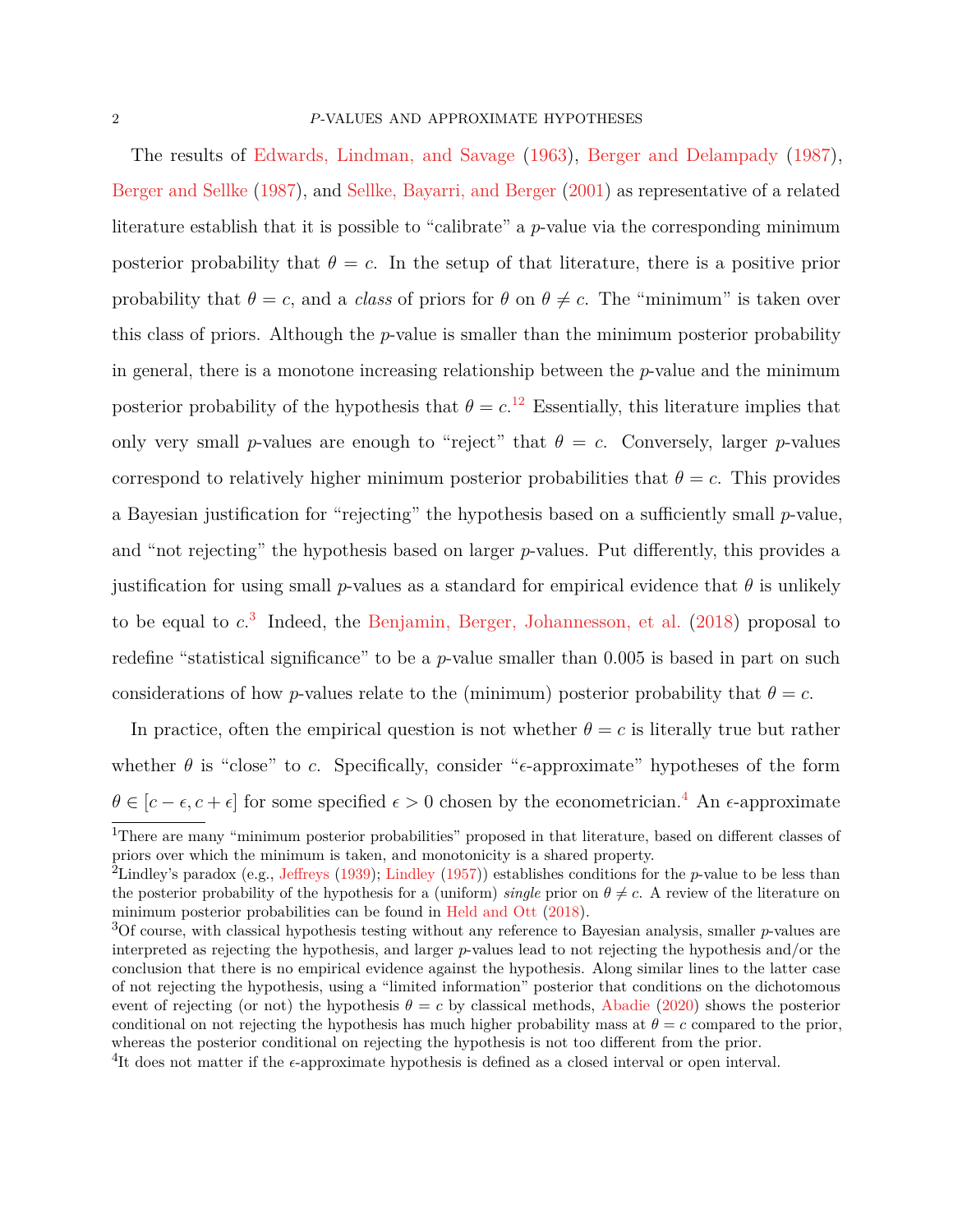hypothesis is about  $\theta$  being "close" to  $c$ . In the setup with a positive prior probability that  $\theta = c$ , it can also be justified to use small *p*-values as a standard for empirical evidence that  $\theta$ is unlikely to be "close" to *c*, using the same "calibration" of *p*-values for the hypothesis  $\theta = c$ . The reason: when there is positive probability that  $\theta = c$  and  $\epsilon$  is small enough, the posterior probability of  $\theta = c$  is approximately the same as the posterior probability of  $\theta \in [c - \epsilon, c + \epsilon]$ . See Remark [4](#page-13-0) for more on this point.

However, particularly in the social sciences, often there is zero prior probability that  $\theta = c$ . So, in that setting, how does the *p*-value relate to the posterior probability that *θ* is close to *c*? In other words, in that setting, is there a (Bayesian) justification for using small *p*-values as a key standard for empirical evidence? (Obviously, in that setting it is not interesting to ask about the posterior probability that  $\theta = c$ , since that is necessarily zero.) This paper relates *p*-values for the hypothesis that  $\theta = c$  to the Bayesian posterior probability of  $\theta \in [c - \epsilon, c + \epsilon]$ in a setup with a continuous prior, with zero prior probability that  $\theta = c$ .

The results allow the econometrician to choose any  $\epsilon$ .  $\epsilon$  can be a selected constant or data-dependent. It is possible to interpret  $\epsilon$  as representing the magnitude of deviations from  $\theta = c$  that are viewed as "economically significant." In particular, because  $\epsilon$  can be datadependent, in the case that  $\theta$  reflects a treatment effect,  $\epsilon$  can be taken to be proportionate to the (estimated) effect of a reference treatment, so that the  $\epsilon$ -approximate hypothesis relates to the effect of the treatment under study relative to the reference treatment. Similar to other hypothesis testing problems, the scaling of the model parameters is an important consideration;  $\theta$ , c, and  $\epsilon$  are all defined in terms of the same scale (units of measurement).

The paper derives a closed-form expression for the posterior probability of the  $\epsilon$ -approximate hypothesis, as a function of the *p*-value (and classical estimate of *θ*). The main results are large sample approximations, which are valid quite generally in parametric and semiparametric models when the Bernstein-von Mises phenomenon holds. There are also finite sample results, based on distributional assumptions on the data generating process and a uniform prior.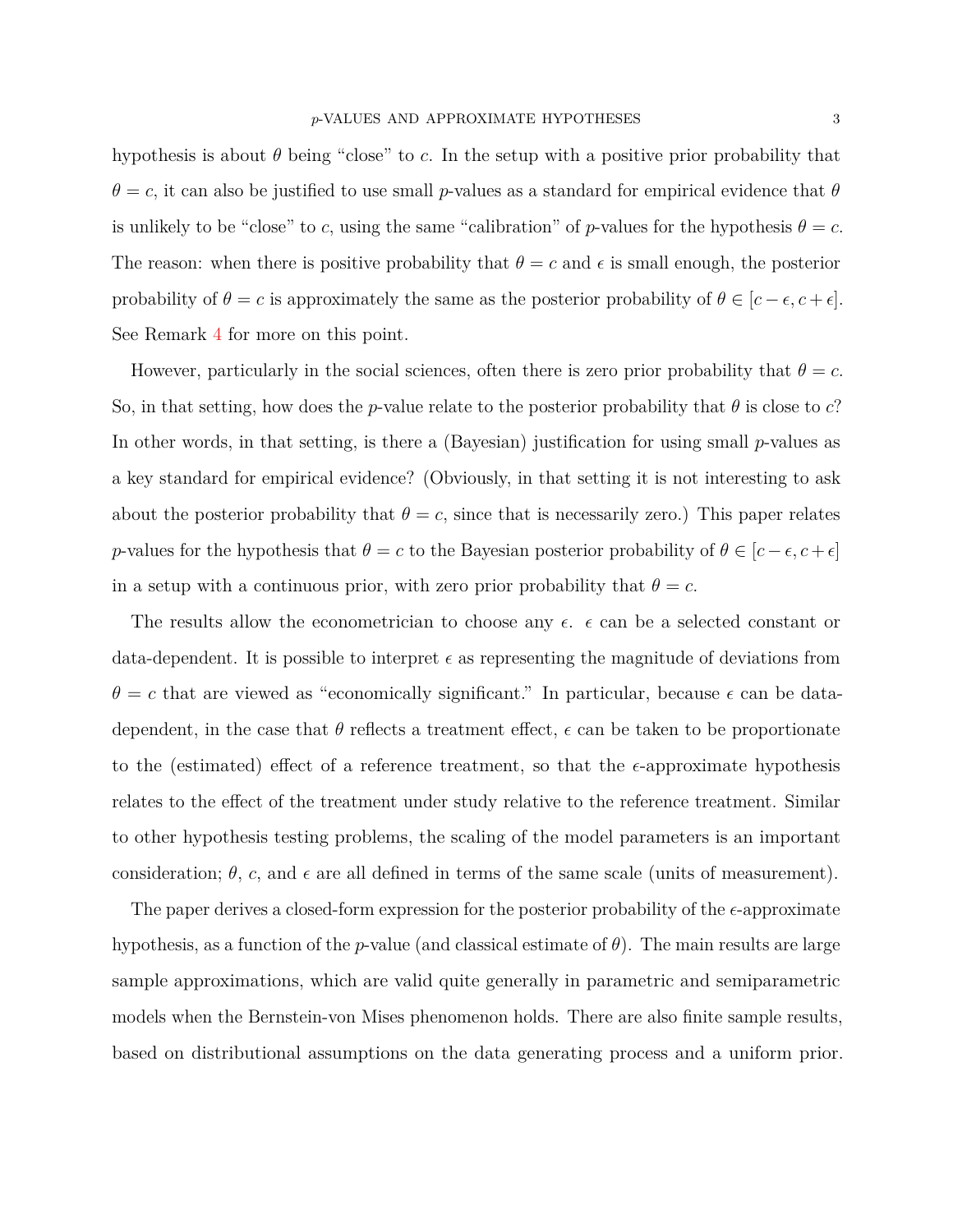The large sample and finite sample results are similar. Then, it is possible to investigate the relationship between the *p*-value and the posterior probability of the  $\epsilon$ -approximate hypothesis.

In short, the results of this paper show that a small *p*-value is neither necessary nor sufficient for there to be a small posterior probability that  $\theta$  is close to *c*. In particular, relatively larger *p*-values can correspond to relatively smaller posterior probabilities that  $\theta$  is close to *c*.

This has important implications for using and interpreting *p*-values. As a running example, if  $\theta$  is a treatment effect (e.g., a regression coefficient), the results can be used to relate a *p*-value for the hypothesis  $\theta = 0$  to the probability that the treatment effect is close to 0. Concretely, close to 0 would mean that  $\theta \in [-\epsilon, \epsilon]$  for  $\epsilon > 0$  chosen by the econometrician. In this treatment effects setting, the results suggest caution about the practice of using small *p*-values as a key standard for empirical evidence, like the standard for finding/publishing an effect of a treatment on an outcome.<sup>[5](#page-3-0)</sup> In particular the results show that a larger (respectively, smaller) *p*-value for the hypothesis that the treatment effect is zero does not necessarily correspond to a higher (respectively, lower) probability that the treatment effect is close to zero. Comparing two studies, a study reporting a larger *p*-value can actually have a smaller posterior probability of a treatment effect that is close to zero. This suggests caution against using small *p*-values as a key standard for empirical evidence, as in cutoff rules for determining "significance." This contrasts with the previously discussed results from the literature that do provide justifications for using small *p*-values as a standard in different settings/setups. The results imply the research community can "miss" (e.g., not publish) treatment effects that are probably *not* close to zero if the research community only "accepts" (or focuses on) treatment effects with small *p*-values for the hypothesis of zero treatment effect. Formally, "probably not close to zero" refers to the probability of the  $\epsilon$ -approximate hypothesis. The

<span id="page-3-0"></span><sup>&</sup>lt;sup>5</sup>It is clear that standards for empirical research are such that a small *p*-value is important. Some evidence is that [Masicampo and Lalande](#page-21-2) [\(2012\)](#page-21-2), [Leggett, Thomas, Loetscher, and Nicholls](#page-21-3) [\(2013\)](#page-21-3), and [Brodeur, Lé,](#page-20-5) [Sangnier, and Zylberberg](#page-20-5) [\(2016\)](#page-20-5) find high prevalence of *p*-values around and just below the "significance cutoff" of 0*.*05.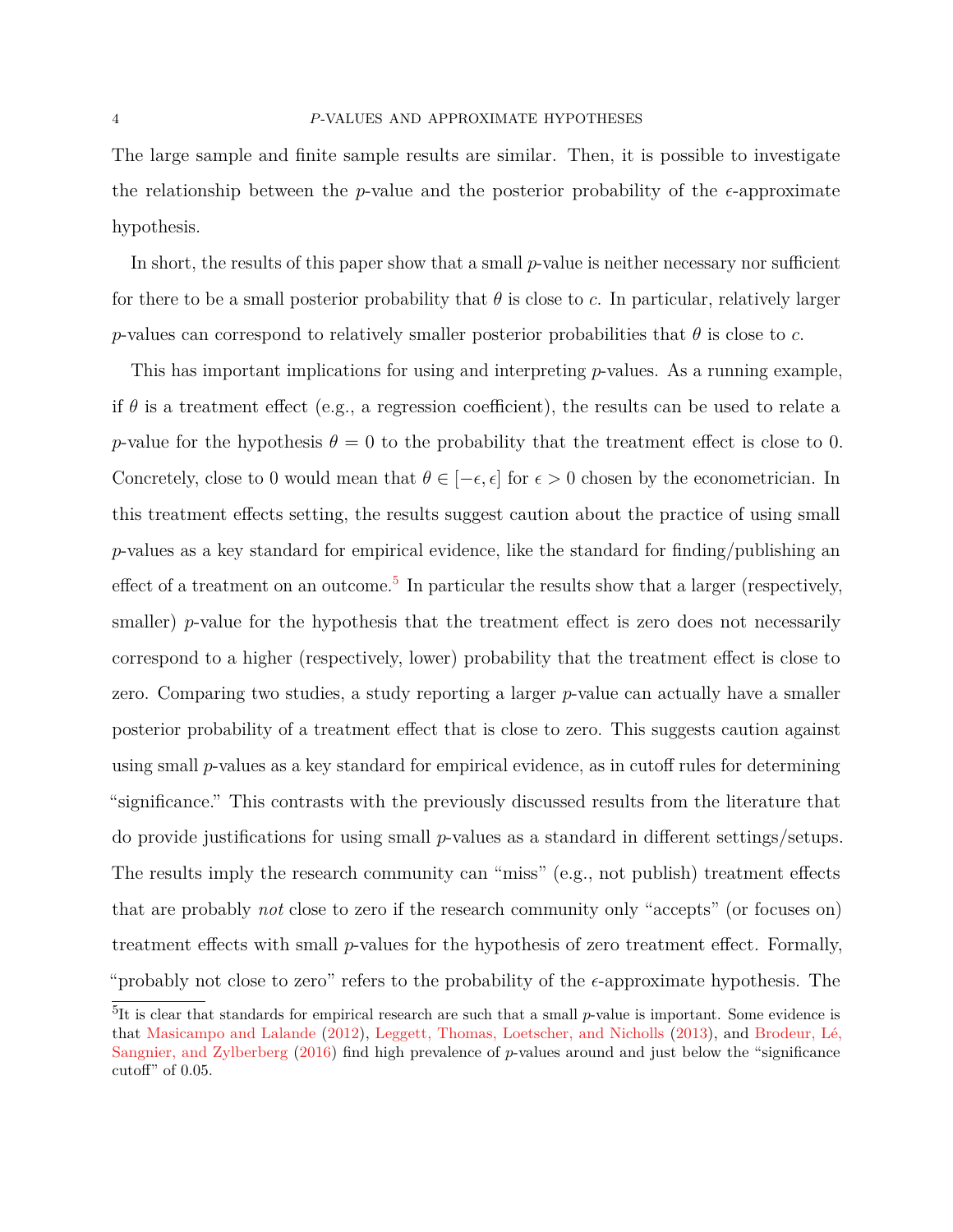expressions derived in this paper make it possible to use a *p*-value to assess the posterior probability of the  $\epsilon$ -approximate hypothesis. This can be viewed as either a complement or substitute to the standard approach of reporting *p*-values in empirical research; in particular, it is possible to *retroactively* use these expressions to assess the posterior probability of the  $\epsilon$ -approximate hypothesis from published research.

1.1. **Notation.** Notation is standard. The  $m \times m$  identity matrix is  $I_{m \times m}$ . The  $L^p$  norm of  $x \in \mathbb{R}^m$  is  $||x||_p$ . Let  $\delta_{\Sigma,2}(x,y) = ||\Sigma^{-\frac{1}{2}}(x-y)||_2$  for a positive definite  $\Sigma$ . The total variation distance between random variables *X* and *Y* is  $||X - Y||_{TV}$ . For a sequence  $X_N$ ,  $X_N \to^p X$ means converges in probability to *X* and  $X_N \to^d X$  means converges in distribution to *X*. The indicator 1[*E*] of logical statement *E* is 1 when *E* is true and 0 otherwise. As convention,  $z1$ [false] = 0; for example,  $\frac{x}{y}$ 1[ $y \neq 0$ ] = 0 when  $y = 0$ . A multivariate normal distribution with mean  $\mu$  and covariance  $\Sigma$  is  $\mathcal{N}(\mu, \Sigma)$ . A (central) chi-squared distribution with *m* degrees of freedom is  $\chi^2_m$ . A noncentral chi-squared distribution with *m* degrees of freedom and non-centrality parameter  $\lambda$  is  $\chi^2_{m,\lambda}$ .<sup>[6](#page-4-0)</sup> For a random variable X, the cumulative distribution function is  $F_X(\cdot)$ , the quantile function is  $Q_X(\cdot)$ , the complementary cumulative distribution function is  $\overline{F}_X(\cdot) \equiv 1 - F_X(\cdot)$ , and  $X(\mathcal{B}) \equiv P(X \in \mathcal{B})$ .

# 2. SETUP

The data is a sample of *N* i.i.d. observations from  $P_0$ , the true data generating process, so the data is  $X^{(N)} \equiv \{X_i\}_{i=1}^N$  where  $X_i \sim^{iid} P_0$ . Let  $\psi = (\theta, \gamma_2, \dots, \gamma_t, \dots, \gamma_m)$  be the finitedimensional parameter of the model, with parameter space  $\Psi \subseteq \mathbb{R}^m$  for some m. The *p*-values and posterior probabilities will concern the scalar parameter of interest  $\theta$ . The true value of  $\psi$  is  $\psi_0$ . Per Remark [1](#page-6-0) about semi-parametric models, there can also be infinite-dimensional nuisance parameters.

<span id="page-4-0"></span><sup>&</sup>lt;sup>6</sup>This paper uses the parameterization where  $E(\chi^2_{m,\lambda}) = m + \lambda$ .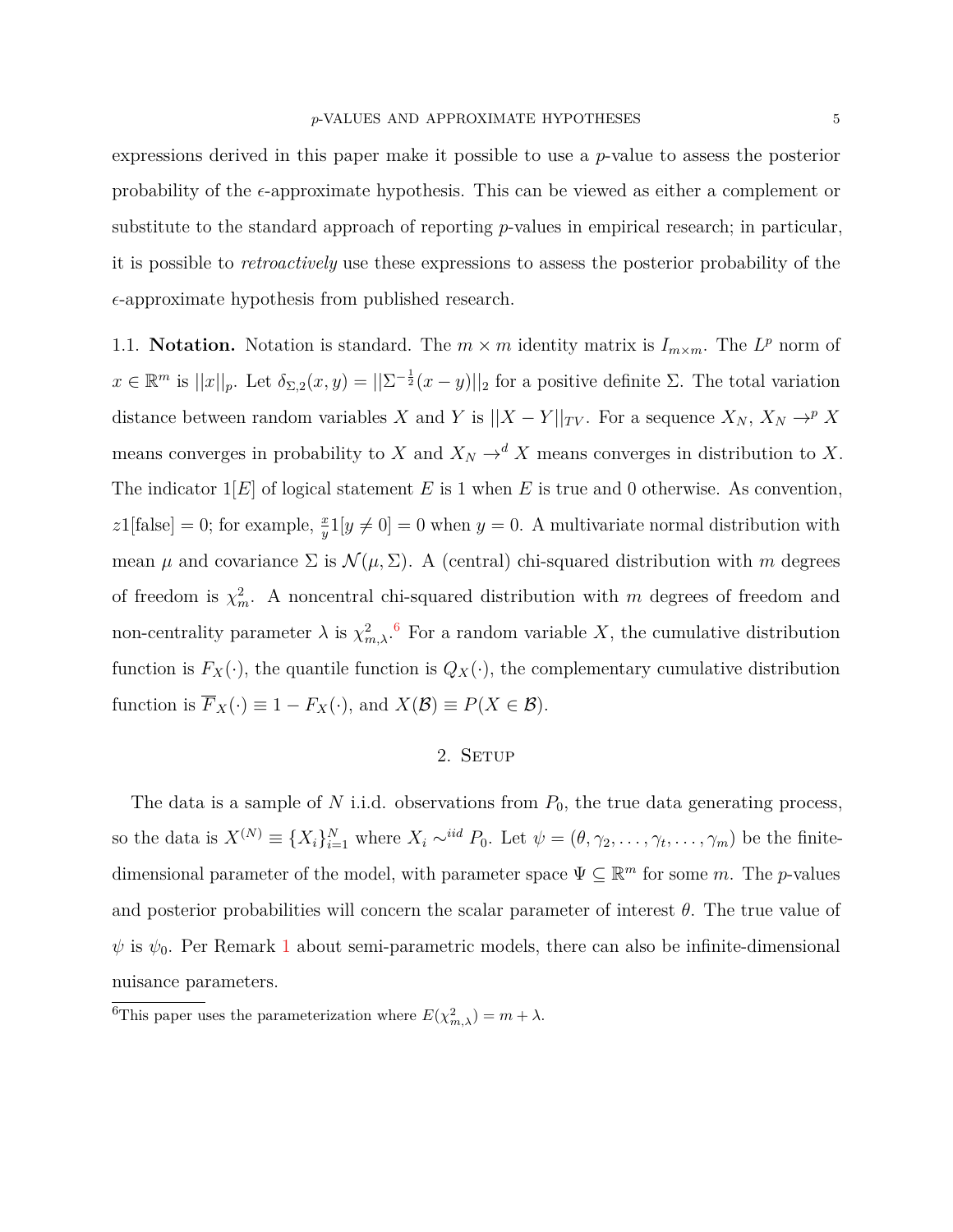There is a classical ("frequentist") estimator  $\hat{\psi}_N = (\hat{\theta}_N, \hat{\gamma}_{N,2}, \dots, \hat{\gamma}_{N,t}, \dots, \hat{\gamma}_{N,m})$  of  $\psi$ , which is the basis for the *p*-value. Also there is a Bayesian posterior for  $\psi$ , denoted  $\Pi_{\psi|X^{(N)}}(\cdot)$  so  $\Pi_{\psi|X^{(N)}}(A)$  is the posterior probability that  $\psi \in A$  conditional on the data. The posterior in this paper conditions on the entire dataset, so this paper relates *p*-values to a conventional Bayesian analysis based on the entire dataset.

## 3. Large sample approximation results

The large sample approximation results are based on an assumption about the relationship between the sampling distribution of  $\hat{\psi}_N$  and the posterior distribution for  $\psi$ .

# <span id="page-5-0"></span>**Assumption 1.** *It holds that:*

- *(1) The classical estimator*  $\hat{\psi}_N$  *is asymptotically normal, in the sense that*  $\sqrt{N}(\hat{\psi}_N \hat{\psi}_N)$  $\psi_0$ )  $\rightarrow$ <sup>*d*</sup>  $\mathcal{N}(0, \Sigma_0)$  where  $\Sigma_0$  *is nonsingular. There is a consistent estimator*  $\hat{\Sigma}_N$  *of*  $\Sigma_0$ *.*
- *(2) The Bayesian posterior for*  $\psi$  *is asymptotically normal, in the sense that*  $||\Pi_{\sqrt{N}(\psi-\hat{\psi}_N)|X^{(N)}} \mathcal{N}(0, \Sigma_0)||_{TV} \rightarrow p 0.$

The analysis treats  $\Sigma_0$  as an unknown quantity, with corresponding estimate  $\hat{\Sigma}_N$ . A possible alternative analysis is the known  $\Sigma_0$  case. Because  $\Sigma_0$  typically depends on unknown model parameters, it is unlikely that  $\Sigma_0$  would be known in empirical practice, so it must be estimated using the data. Further, the known  $\Sigma_0$  case is not particularly interesting from the perspective of this paper: If  $\Sigma_0$  were known, then  $\hat{\theta}_N$  (implicitly along with *N* and *c*) would be enough information to compute the *p*-value, and therefore reporting a *p*-value would convey no additional information beyond the information from reporting  $\hat{\theta}_N$ . But, when  $\Sigma_0$ is unknown, as in empirical practice, the *p*-value does contain additional information beyond  $\hat{\theta}_N$ , which justifies the empirical practice of reporting *p*-values in addition to  $\hat{\theta}_N$ . Indeed, a key driving force of the results is that the *p*-value contains information about  $\Sigma_0$ . This is relevant information since the posterior distribution depends on  $\Sigma_0$ . This condition on the covariance corresponds also to the analogous condition on the posterior used in the finite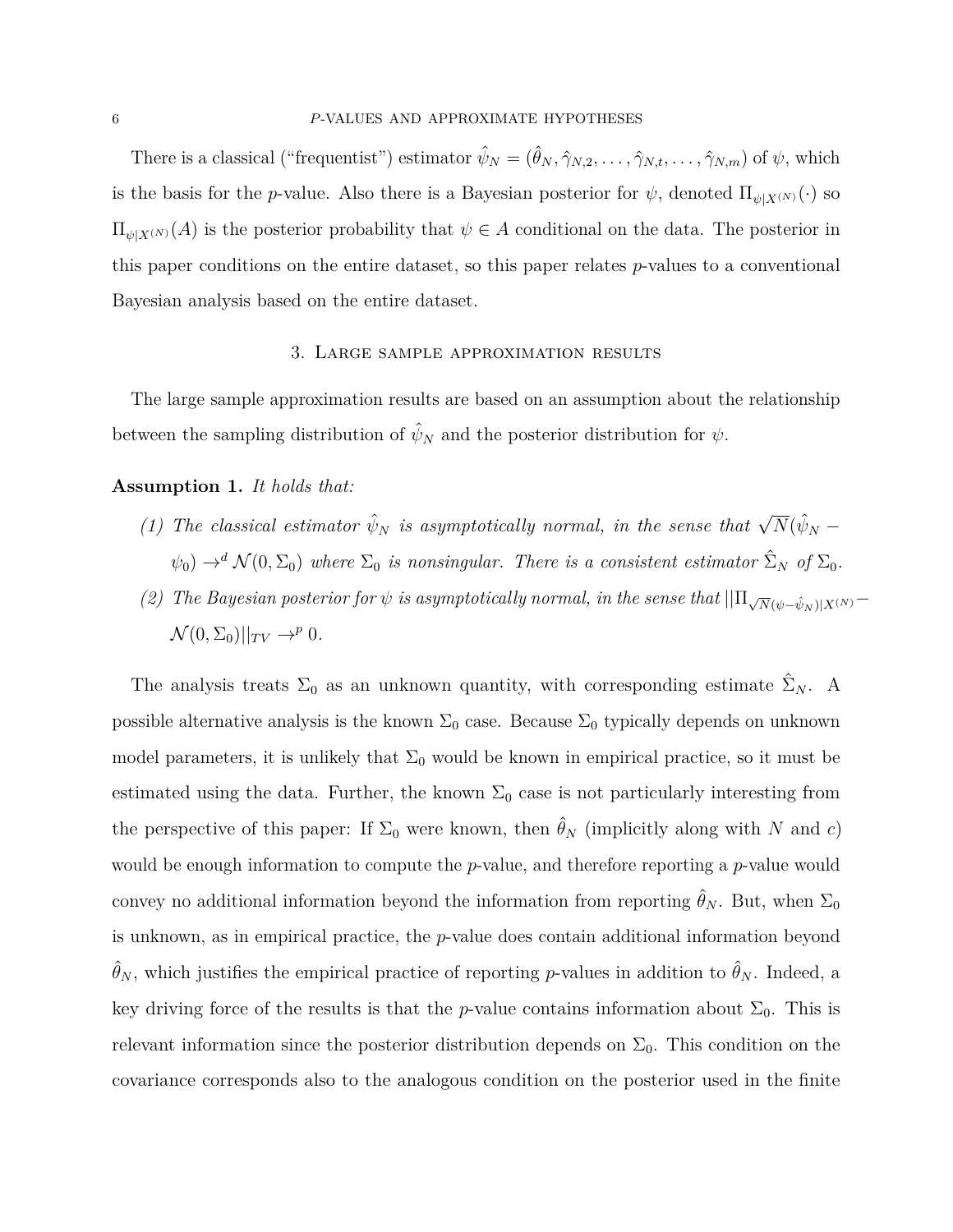sample results in Section [5.](#page-15-0) This provides another intuition for why this condition on the covariance is used; in the finite sample results, it arises because of the unknown (co)variance of the underlying data generating process. Correspondingly, essentially the same condition also holds "in the limit" in the large sample approximation.

Assumption [1](#page-5-0) holds as the consequence of theorems commonly known as "Bernstein-von Mises theorem(s)." The following remark quickly summarizes settings where the "Bernsteinvon Mises theorem(s)" hold. The results of this section apply to those settings.

<span id="page-6-0"></span>**Remark 1** (Sufficient conditions for Assumption [1\)](#page-5-0)**.** Assumption [1](#page-5-0) holds in these settings:

- (1) **Parametric model**: Consider a parametric model  $P_{\psi}$  with finite-dimensional parameter  $\psi$ . Then  $P_0 = P_{\psi_0}$ , where  $\psi_0$  is the true value. Often,  $\hat{\psi}_N$  is the maximum likelihood estimate of  $\psi$ , and  $\Sigma_0$  the inverse Fisher information matrix. The prior for  $\psi$  must have a continuous and positive density on a neighborhood of  $\psi_0$ . Under a few further regularity conditions, the parametric Bernstein-von Mises results (e.g., [Le Cam](#page-21-4) [\(1986,](#page-21-4) Chapter 12), [Van der Vaart](#page-21-5) [\(1998,](#page-21-5) Chapter 10), [Le Cam and Yang](#page-21-6) [\(2000,](#page-21-6) Chapter 8)) imply Assumption [1](#page-5-0) is satisfied.
- (2) **Semi-parametric model**: Consider a semi-parametric model  $P_{\psi,\eta}$  with finitedimensional parameter  $\psi$  and infinite-dimensional parameter  $\eta$ . Then  $P_0 = P_{\psi_0, \eta_0}$ , where  $(\psi_0, \eta_0)$  is the true value. Often,  $\hat{\psi}_N$  can be taken to be an asymptotically linear and efficient estimator of  $\psi$ , and  $\Sigma_0$  the inverse efficient Fisher information matrix. The marginal prior for  $\psi$  must have a continuous and positive density on a neighborhood of  $\psi_0$ . Under a few further regularity conditions, the semi-parametric Bernstein von-Mises results (e.g., [Shen](#page-21-7) [\(2002\)](#page-21-7), [Bickel and Kleijn](#page-20-6) [\(2012\)](#page-20-6), [Castillo](#page-20-7) [\(2012\)](#page-20-7), [Castillo and Rousseau](#page-20-8) [\(2015\)](#page-20-8)) imply Assumption [1](#page-5-0) is satisfied.

Per Remark [1,](#page-6-0) a main condition is that the prior for  $\psi$  is continuous, so there is zero prior probability that  $\theta = c$  is literally true. The results in this section are approximations to posterior probabilities in large samples, for any prior compatible with Assumption [1.](#page-5-0)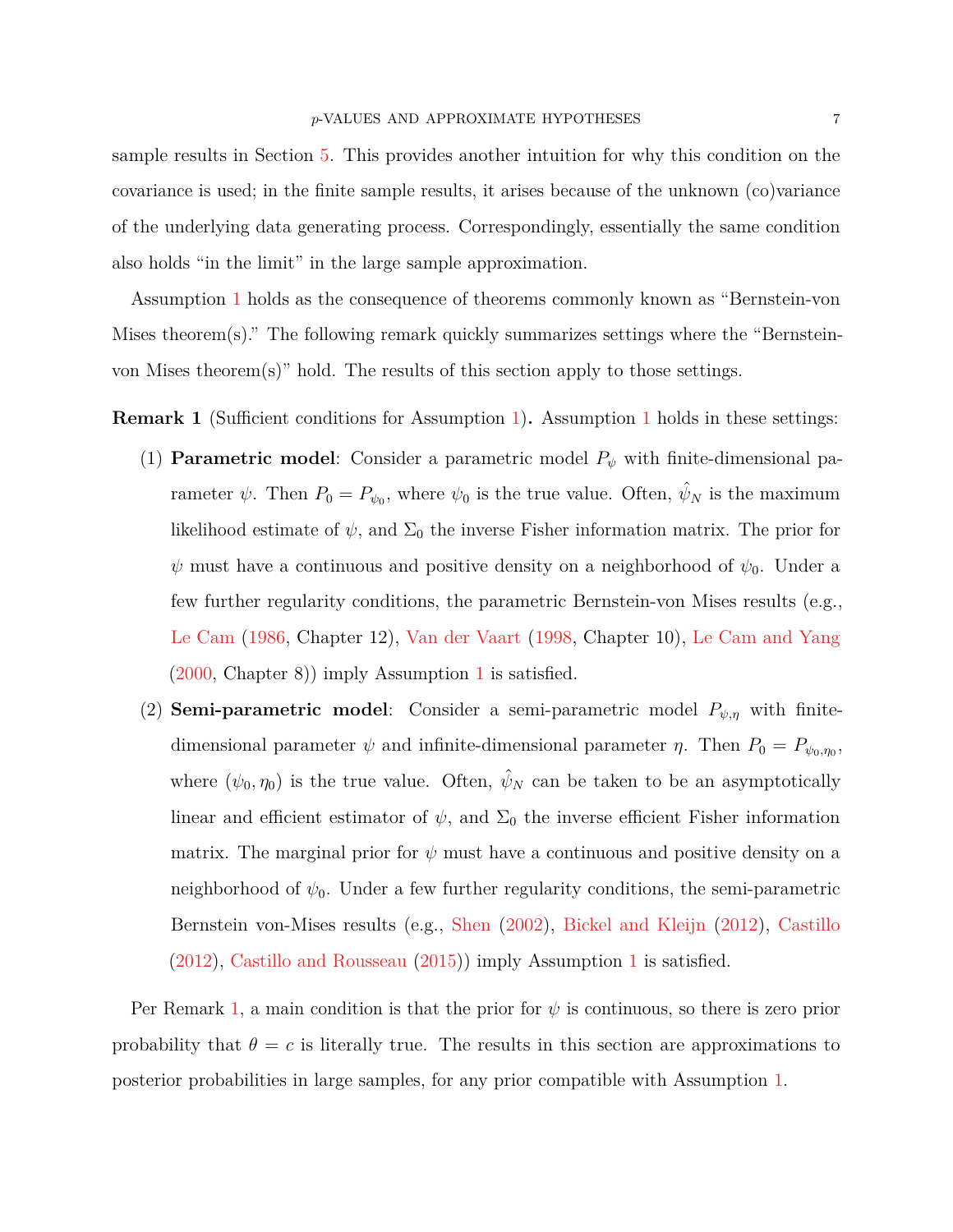Remark [1](#page-6-0) is not a comprehensive review. There are Bernstein-von Mises results that cover certain nonparametric models (e.g., [Castillo and Nickl](#page-20-9) [\(2013\)](#page-20-9)), and important specific models, including limited information and moment condition models (e.g., [Kwan](#page-21-8) [\(1999\)](#page-21-8), [Kim](#page-21-9) [\(2002\)](#page-21-9), and [Chib, Shin, and Simoni](#page-20-10) [\(2018\)](#page-20-10)), linear and partially linear regressions (e.g., [Bickel and](#page-20-6) [Kleijn](#page-20-6) [\(2012\)](#page-20-6) and [Norets](#page-21-10) [\(2015\)](#page-21-10)) proportional hazard models (e.g., [Kim](#page-21-11) [\(2006\)](#page-21-11)), and models with quasi-posteriors (e.g., [Chernozhukov and Hong](#page-20-11)  $(2003)$ ). Assumption [1](#page-5-0) may not hold if the model is misspecified as in [Kleijn and Van der Vaart](#page-21-12) [\(2012\)](#page-21-12) and [Müller](#page-21-13) [\(2013\)](#page-21-13).

**Remark 2** (Parameter of interest is a function of  $\psi$ ). Suppose Assumption [1](#page-5-0) holds, but the parameter of interest is  $\tilde{\psi} \in \mathbb{R}^1$  with  $\tilde{\psi} = f(\psi)$  for some known function  $f(\cdot) : \mathbb{R}^m \to \mathbb{R}^1$  that is continuously differentiable at  $\psi_0$ . Suppose the  $(1 \times m)$ -matrix of first derivatives of  $f(\cdot)$ is  $F(\cdot)$ , and  $F(\psi_0)$  is non-zero. The delta theorem (e.g., [Van der Vaart](#page-21-5) [\(1998,](#page-21-5) Chapter 3), [Wasserman](#page-22-0) [\(2004\)](#page-22-0)) implies that Assumption [1](#page-5-0) holds for  $\tilde{\psi}$ , with  $\hat{\psi}_N$  replaced by  $f(\hat{\psi}_N)$ ,  $\psi_0$ replaced by  $f(\psi_0)$ ,  $\psi$  replaced by  $f(\psi)$ , and  $\Sigma_0$  replaced by  $F(\psi_0)\Sigma_0F(\psi_0)'$ . Therefore, the results apply to a parameter of interest that is a continuously differentiable function of a parameter that satisfies Assumption [1.](#page-5-0)

The Wald test is the classical method for testing the hypothesis  $\theta = c$ . The Wald test statistic is

$$
W_N = N(\hat{\theta}_N - c)'(\hat{\Sigma}_{N,11})^{-1}(\hat{\theta}_N - c).
$$

By Assumption [1,](#page-5-0) if the hypothesis  $\theta = c$  is true,  $W_N$  converges in distribution to  $\chi_1^2$ . Therefore, the *p*-value for the hypothesis that  $\theta = c$  is

$$
p_N = P(\chi_1^2 > W_N) = \overline{F}_{\chi_1^2}(W_N).
$$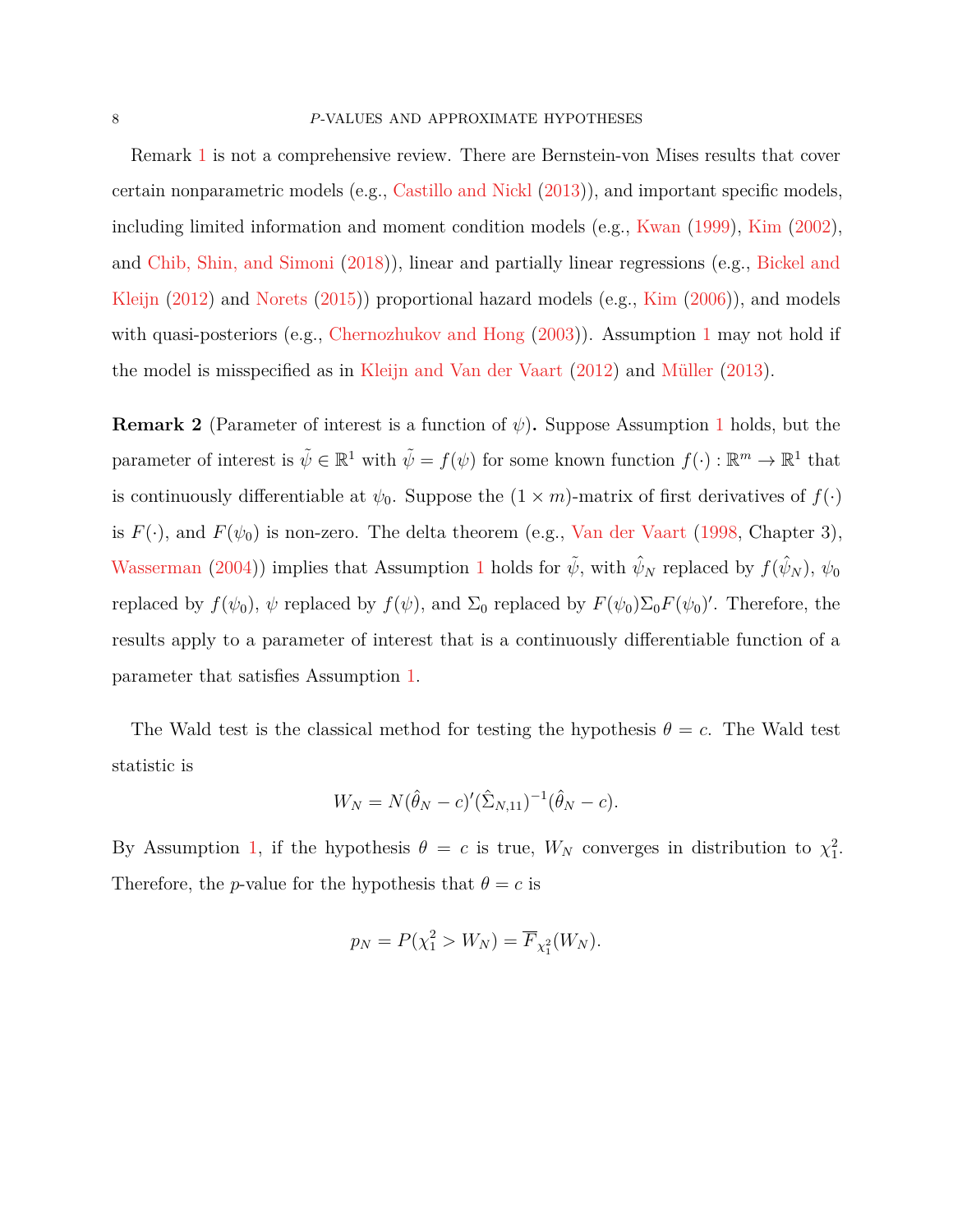<span id="page-8-1"></span>**Theorem 1.** *Under Assumption [1,](#page-5-0) and when the p-value is not*  $1$ ,<sup>[7](#page-8-0)</sup> *for any*  $\epsilon > 0$  *chosen by the econometrician (possibly data-dependent per Remark [5\)](#page-14-0), the Bayesian posterior probability of the*  $\epsilon$ -*approximate hypothesis that*  $\theta \in [c - \epsilon, c + \epsilon]$  *is approximately*  $F_{\chi^2_{1,Q_{\chi^2_1}(1-p_N)}}$  $\int_{-\epsilon^2}$  $\frac{\epsilon^2}{|\hat{\theta}_N - c|^2} Q_{\chi_1^2}(1 - p_N)$  in large samples. Formally,

$$
\left( \Pi \left( \theta \in [c - \epsilon, c + \epsilon] | X^{(N)} \right) - F_{\chi^2_{1, Q_{\chi^2_1}(1 - p_N)}} \left( \frac{\epsilon^2}{|\hat{\theta}_N - c|^2} Q_{\chi^2_1}(1 - p_N) \right) \right) 1_{\mathbb{P}_N} < 1_{\mathbb{P}_N} \to 0.
$$

All proofs are collected in Appendix [A,](#page-17-0) part of the main paper. Theorem [1](#page-8-1) relates the *p*-value to the posterior probability of the  $\epsilon$ -approximate hypothesis. Figure [1](#page-9-0) displays the contour plot of the posterior probability of the  $\epsilon$ -approximate hypothesis as a function of the *p*-value and  $\frac{|\hat{\theta}_N - c|}{\epsilon}$ . The latter quantity depends on  $\epsilon$ . To explain by example, if  $\frac{|\hat{\theta}_N - c|}{\epsilon} = 1.5$ and the *p*-value is 0.05, Figure [1](#page-9-0) indicates the posterior probability of the  $\epsilon$ -approximate hypothesis is 0.2562. Note that because  $\Sigma_0$  is unknown (and therefore must be estimated),  $\hat{\theta}_N$  (and *c* and *e*) does not uniquely pin down the *p*-value.

Shortly, Section [4](#page-11-0) discusses the main implications of this result for using *p*-values in practice. Before getting there, it is worthwhile to discuss a few intermediate implications of this result.

One implication of this result is that it shows the posterior probability of the  $\epsilon$ -approximate hypothesis depends on  $\hat{\theta}_N$ . The *p*-value by itself is not determinative of the posterior probability of the  $\epsilon$ -approximate hypothesis. This contrasts with the fact that the *p*-value by itself is used to decide on rejecting or not the hypothesis that  $\theta = c$  by classical standards, or other "cutoff rules" for significance like [Benjamin, Berger, Johannesson, et al.](#page-19-0) [\(2018\)](#page-19-0), and the fact that the minimum posterior probability of the hypothesis that  $\theta = c$  (with positive prior probability of the hypothesis) of [Edwards, Lindman, and Savage](#page-20-0) [\(1963\)](#page-20-0), [Berger and](#page-20-1) [Delampady](#page-20-1) [\(1987\)](#page-20-1), [Berger and Sellke](#page-20-2) [\(1987\)](#page-20-2), and [Sellke, Bayarri, and Berger](#page-21-0) [\(2001\)](#page-21-0) depends only on the *p*-value.

<span id="page-8-0"></span> $^{7}p_N = 1$  exactly happens with asymptotic probability 0, and finite sample probability 0 with a continuous sampling distribution, so this "exclusion" is irrelevant formally in the asymptotic approximation and also for all practical purposes. Relatedly,  $p_N = 0$  exactly cannot happen.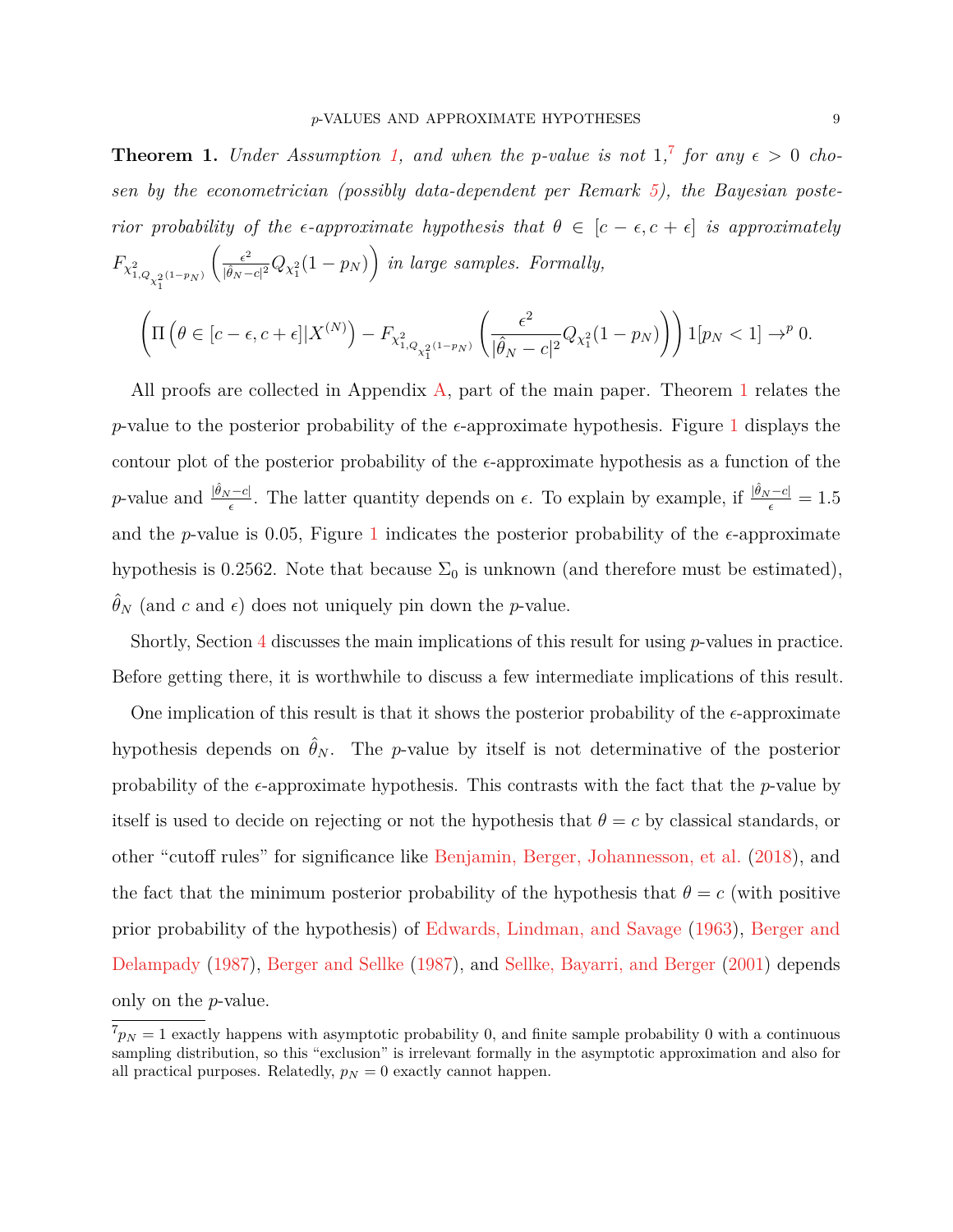<span id="page-9-0"></span>

FIGURE 1. Posterior probability of the  $\epsilon$ -approximate hypothesis that  $\theta \in$  $[\theta - \epsilon, \theta + \epsilon]$  for given *p*-value and  $\frac{|\hat{\theta}_N - c|}{\epsilon}$ .

Another implication of this result concerns the relationship between the posterior probability of the  $\epsilon$ -approximate hypothesis and the *p*-value, even for given  $\hat{\theta}_N$ .

First, consider the case that the classical estimate provides "evidence against" the  $\epsilon$ approximate hypothesis, in the sense that  $\hat{\theta}_N \notin [c - \epsilon, c + \epsilon]$ , equivalent to  $\frac{|\hat{\theta}_N - c|}{\epsilon} > 1$ . Corollary [1](#page-10-0) shows in that case that there is a non-monotone relationship between the *p*-value and the posterior probability of the  $\epsilon$ -approximate hypothesis, for given  $\hat{\theta}_N$ . This can be seen in Figure [1.](#page-9-0) Both small *p*-values and large *p*-values correspond to a small probability of the  $\epsilon$ -approximate hypothesis. This contrasts with the fact that small *p*-values lead to rejecting the hypothesis that  $\theta = c$  and large *p*-values do not, whether by classical standards or other "cutoff rules" for significance, and the fact that there is a monotone relationship between the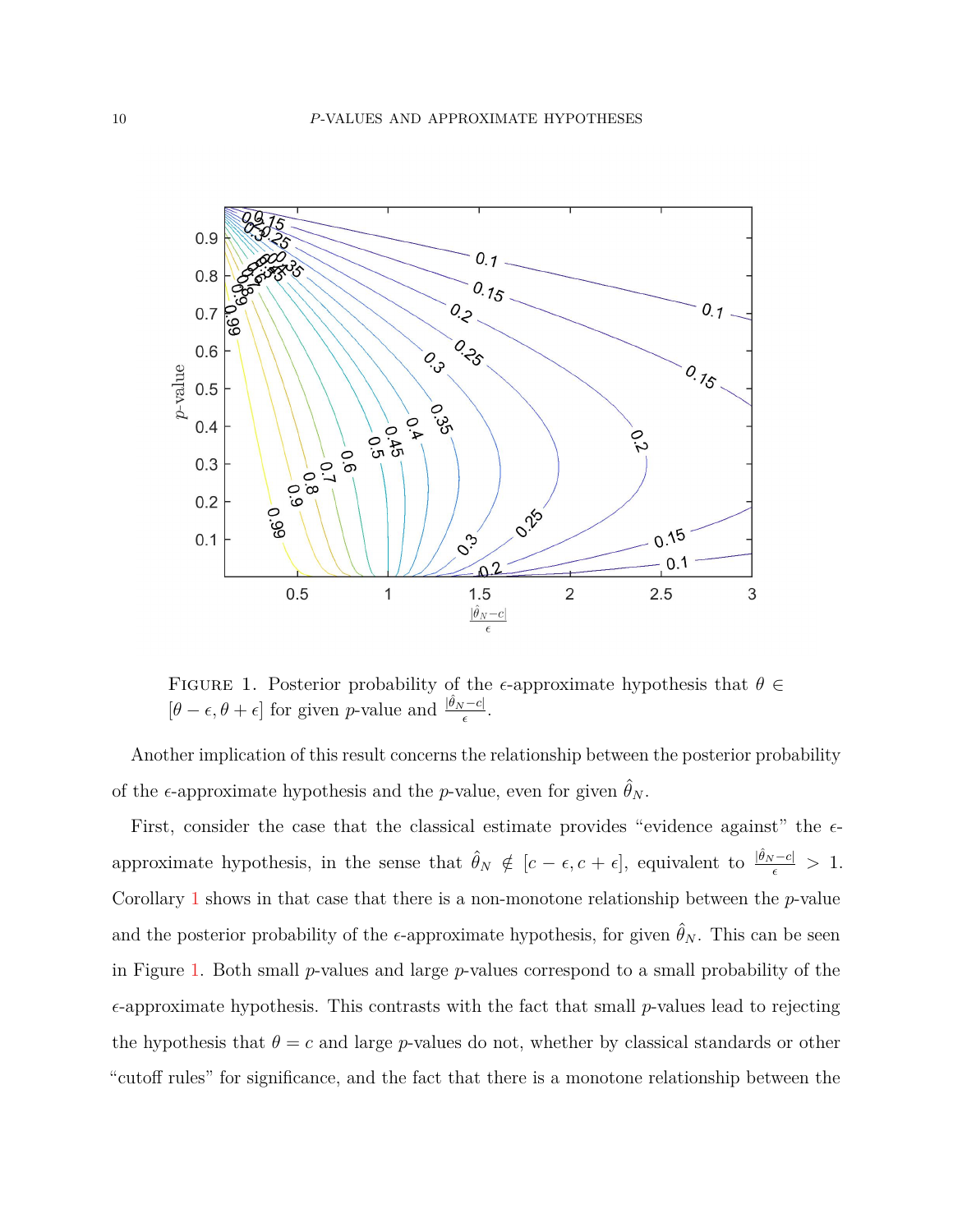*p*-value and the minimum posterior probability of the hypothesis that  $\theta = c$ . A large *p*-value can mean that the  $\epsilon$ -approximate hypothesis is unlikely to be true, because values of the parameter other than the  $\epsilon$ -approximate hypothesis values are more likely. Essentially, this effect is driven by what the *p*-value says about the variance of the posterior, which in turn affects the posterior probability of the  $\epsilon$ -approximate hypothesis.

<span id="page-10-0"></span>**Corollary 1.** *Under the same conditions as Theorem [1,](#page-8-1) for fixed*  $\hat{\theta}_N$  *with*  $\frac{|\hat{\theta}_N - c|}{\epsilon} > 1$ *: The asymptotic approximation to the posterior probability that*  $\theta \in [c - \epsilon, c + \epsilon]$  *is maximal (as a function of*  $p_N$ *) when*  $p_N = p_{N,max}$ *, where*  $p_{N,max} = \overline{F}_{\chi_1^2}$  $\left( \underline{\qquad 1}$  $rac{1}{2\sqrt{\tilde{\epsilon}_N}}\log\left(\frac{-\sqrt{\tilde{\epsilon}_N}-1}{\sqrt{\tilde{\epsilon}_N}-1}\right)$  with  $\tilde{\epsilon}_N = \frac{\epsilon^2}{|\hat{\theta}_N|}$  $\frac{\epsilon^2}{|\hat{\theta}_N - c|^2}$ . The asymptotic approximation to the posterior probability of the  $\epsilon$ -approximate *hypothesis is an increasing function of*  $p_N$  *when*  $p_N \in (0, p_{N,max})$  *and a decreasing function of*  $p_N$  when  $p_N \in (p_{N,max}, 1)$ *. As*  $p_N \to 0$  *or*  $p_N \to 1$ *, the asymptotic approximation to the posterior probability of the -approximate hypothesis limits to* 0*.*

Second, now consider the case that the classical estimate provides "evidence for" the  $\epsilon$ -approximate hypothesis, in the sense that  $\hat{\theta}_N \in [c - \epsilon, c + \epsilon]$ , equivalent to  $\frac{|\hat{\theta}_N - c|}{\epsilon} \leq 1$ .<sup>[8](#page-10-1)</sup> Corollary [2](#page-10-2) shows in that case that the probability of the  $\epsilon$ -approximate hypothesis is greatest when the *p*-value is smallest, for given  $\hat{\theta}_N$ . This can be easily seen in Figure [1.](#page-9-0) Obviously, this is the exact opposite of common practice, where small *p*-values are used to reject the hypothesis.

<span id="page-10-2"></span><span id="page-10-1"></span>**Corollary 2.** *Under the same conditions as Theorem [1,](#page-8-1) for fixed*  $\hat{\theta}_N$  *with*  $0 < \frac{|\hat{\theta}_N - c|}{\epsilon} \leq 1$ *: The asymptotic approximation to the posterior probability that*  $\theta \in [c - \epsilon, c + \epsilon]$  *is a decreasing function of*  $p_N$ . As  $p_N \to 1$ , the asymptotic approximation to the posterior probability of *the*  $\epsilon$ -approximate hypothesis limits to 0*.* As  $p_N \to 0$ , the asymptotic approximation to the  $8_{\text{Again, per Theorem 1, the (asymptotically) probability 0 - and thus irrelevant for practical purposes - event}$  $8_{\text{Again, per Theorem 1, the (asymptotically) probability 0 - and thus irrelevant for practical purposes - event}$  $8_{\text{Again, per Theorem 1, the (asymptotically) probability 0 - and thus irrelevant for practical purposes - event}$ that  $\hat{\theta}_N = c$  exactly is excluded from the results/discussion.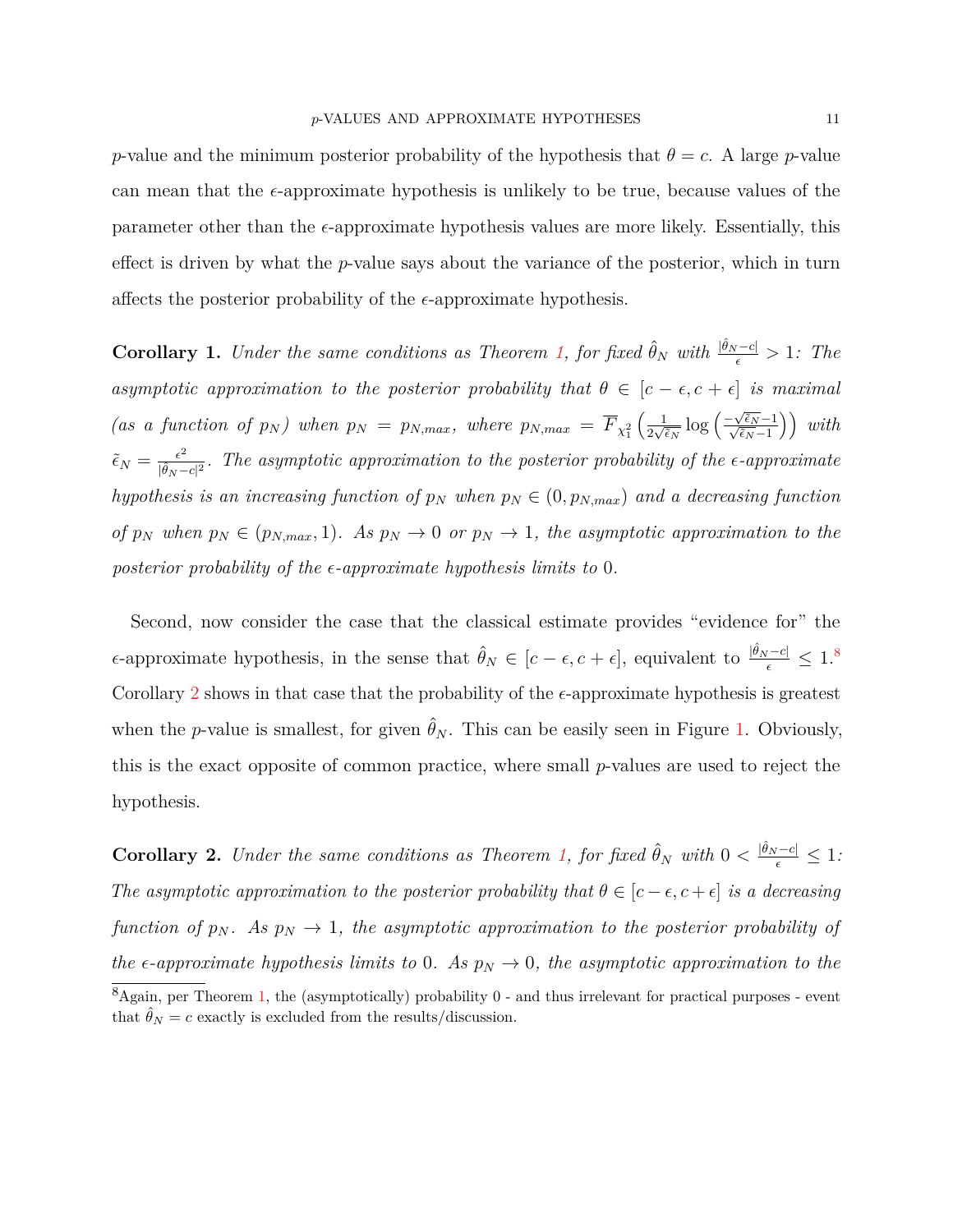$posterior probability of the \epsilon-approximate hypothesis limits^9 to 1 unless \frac{|\hat{\theta}_N - c|}{\epsilon} = 1 in which$  $posterior probability of the \epsilon-approximate hypothesis limits^9 to 1 unless \frac{|\hat{\theta}_N - c|}{\epsilon} = 1 in which$  $posterior probability of the \epsilon-approximate hypothesis limits^9 to 1 unless \frac{|\hat{\theta}_N - c|}{\epsilon} = 1 in which$ *case the limit is*  $\frac{1}{2}$ *.* 

#### 4. Discussion of the results

<span id="page-11-0"></span>In sum, the results suggest caution against the use of small *p*-values as a key standard in empirical research, including via *p*-value cutoff rules for "significance." The results of this paper show that a small *p*-value is neither necessary nor sufficient for there to be a small posterior probability that  $\theta$  is close to *c*. Small *p*-values *can be* evidence that  $\theta$  is probably *not close* to *c*, but they can also be evidence that  $\theta$  is probably *close* to *c*. And larger *p*-values ("not rejecting") can *also* be evidence that  $\theta$  is probably not close to *c*.

To illustrate by a numerical example, suppose  $\theta$  is the effect of a treatment on an outcome, like a regression coefficient, and the *p*-value is for the hypothesis  $\theta = 0$ . For this example, a "close to zero" effect is any effect in  $[-0.1, 0.1]$ , so  $\epsilon = 0.1$ . Nothing changes if  $\theta$  and  $\epsilon$  are scaled by the same positive constant.

<span id="page-11-1"></span>Consider these specifications for the *p*-value and classical estimate of the effect:  $(p =$  $(0.04, \hat{\theta} = 0.12)$  and  $(p = 0.11, \hat{\theta} = 0.14)$ . The first specification has a smaller *p*-value, which has the familiar implications: it implies the first specification has a smaller minimum posterior probability that the effect is zero, and it implies rejecting the hypothesis that the effect is zero by classical standards for the first specification. The *p*-value for the second specification does not achieve "statistical significance" and so it might be difficult to "sell"/publish such a result. It might be said that the second specification shows a "lack of evidence" against the hypothesis that the treatment effect is (close to) zero. Yet, the first specification implies a 36.6% posterior probability of an effect that is close to zero, greater than the 32.1% implied by the second specification. There is a similar analysis for innumerable other specifications, like  $(p = 0.04, \hat{\theta} = 0.20)$  and  $(p = 0.11, \hat{\theta} = 0.26)$  for example, where the posterior probabilities of <sup>9</sup>This is a bit difficult to see in Figure [1](#page-9-0) since the posterior probability is "close" to 1 only for *extremely* small  $p_N$ , for some  $\frac{|\hat{\theta}_N - c|}{\epsilon}$ .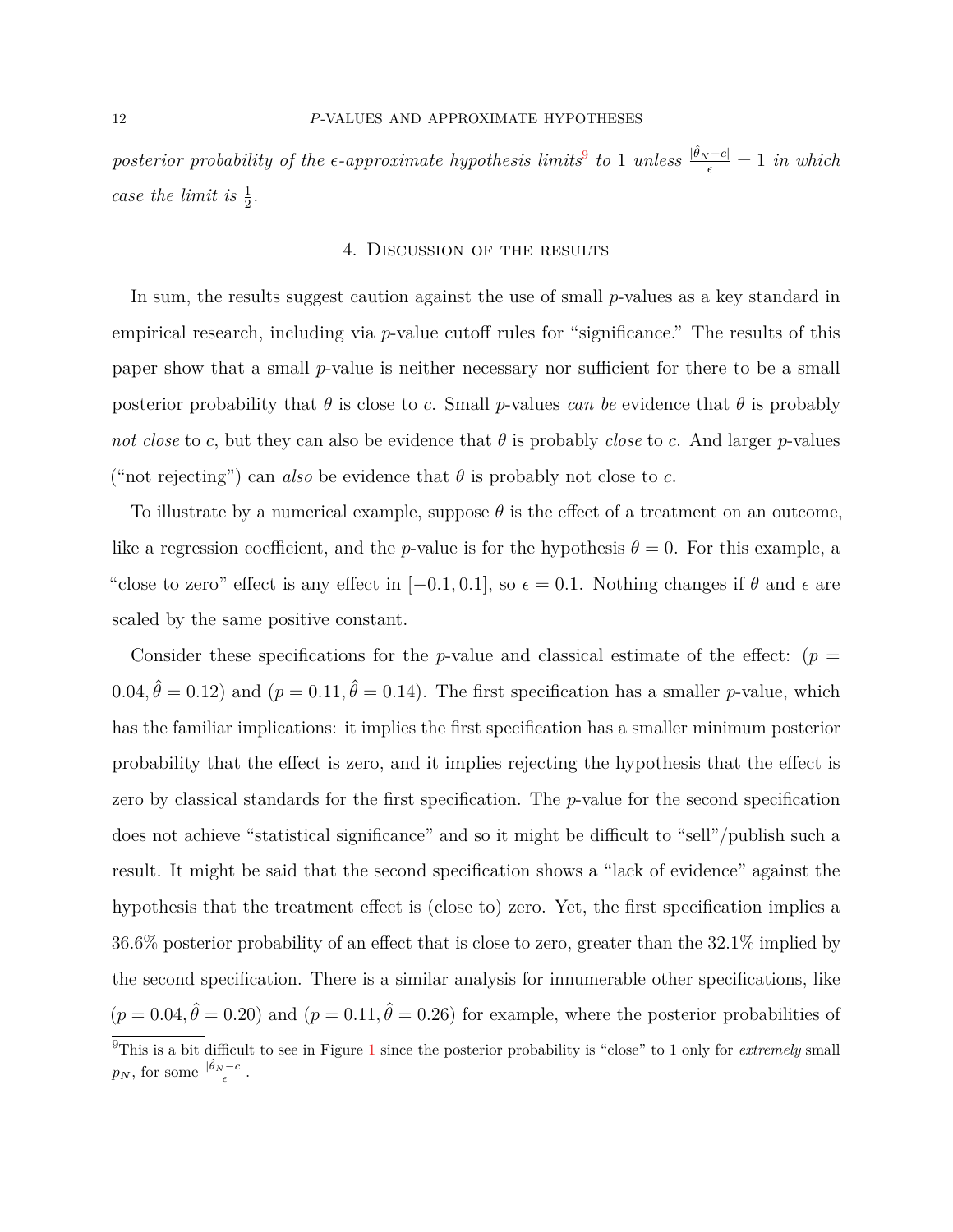an effect that is close to zero are respectively 15.1% and 14.9%. There are innumerable other such comparisons, with the footnote giving a few more examples.<sup>[10](#page-12-0)</sup> In these comparisons, the specification with the larger *p*-value has a smaller (or equal) probability of the treatment effect being close to zero. Of course, in other comparisons, the specification with the larger *p*-value has a larger probability of the treatment effect being close to zero.

This illustrates why the results suggest caution about the practice of using small *p*-values as a key standard for empirical research. A larger (respectively, smaller) *p*-value does not necessarily correspond to a higher (respectively, lower) probability that  $\theta$  is close to *c*. Comparing two studies, a study reporting a larger *p*-value can actually have a smaller posterior probability of a treatment effect that is close to 0. In particular, this shows that the research community can "miss" (e.g., not publish) treatment effects that are probably *not* close to zero if the research community only "accepts" (or focuses on) treatment effects with small *p*-values for the hypothesis of zero treatment effect. In particular, a larger *p*-value ("not rejecting") does not mean that there is a lack of evidence against the hypothesis that the treatment effect is (close to) zero.

**Remark 3** (Confidence intervals)**.** This paper has focused on *p*-values, but because of the ability to convert between *p*-values for  $\theta = c$  and confidence intervals for  $\theta$  (for given  $\hat{\theta}_N$ , the results and discussions also apply to the relationship between confidence intervals and posterior probabilities of  $\epsilon$ -approximate hypotheses. To illustrate the same issues arise, consider these specifications of 95% confidence intervals for a treatment effect: [0*.*0657*,* 0*.*1704], [0*.*0324*,* 0*.*2386], [0*.*0180*,* 0*.*2681], [−0*.*0193*,* 0*.*3425], [−0*.*0648*,* 0*.*4230]. Clearly, these are increasingly large (and nested) 95% confidence intervals. In order, the associated *p*-values

<span id="page-12-0"></span><sup>&</sup>lt;sup>10</sup> Consider these comparisons where the first specification has the smaller  $p$ -value, which implies rejecting the hypothesis that the effect is zero by classical standards and a smaller minimum posterior probability that the effect is zero. Compare  $(p = 0.04, \hat{\theta} = 0.16)$  and  $(p = 0.11, \hat{\theta} = 0.24)$ : the respective posterior probabilities that the treatment effect is close to zero are  $22.0\%$  and  $16.4\%$ . Compare  $(p = 0.04, \hat{\theta} = 0.12)$  and  $(p = 0.90, \hat{\theta} = 0.12)$ : the respective posterior probabilities that the treatment effect is close to zero are 36.6% and 8.3%. Compare  $(p = 0.0001, \hat{\theta} = 0.08)$  and  $(p = 0.11, \hat{\theta} = 0.12)$ : the respective posterior probabilities that the treatment effect is close to zero are 83.5% and 39.3%.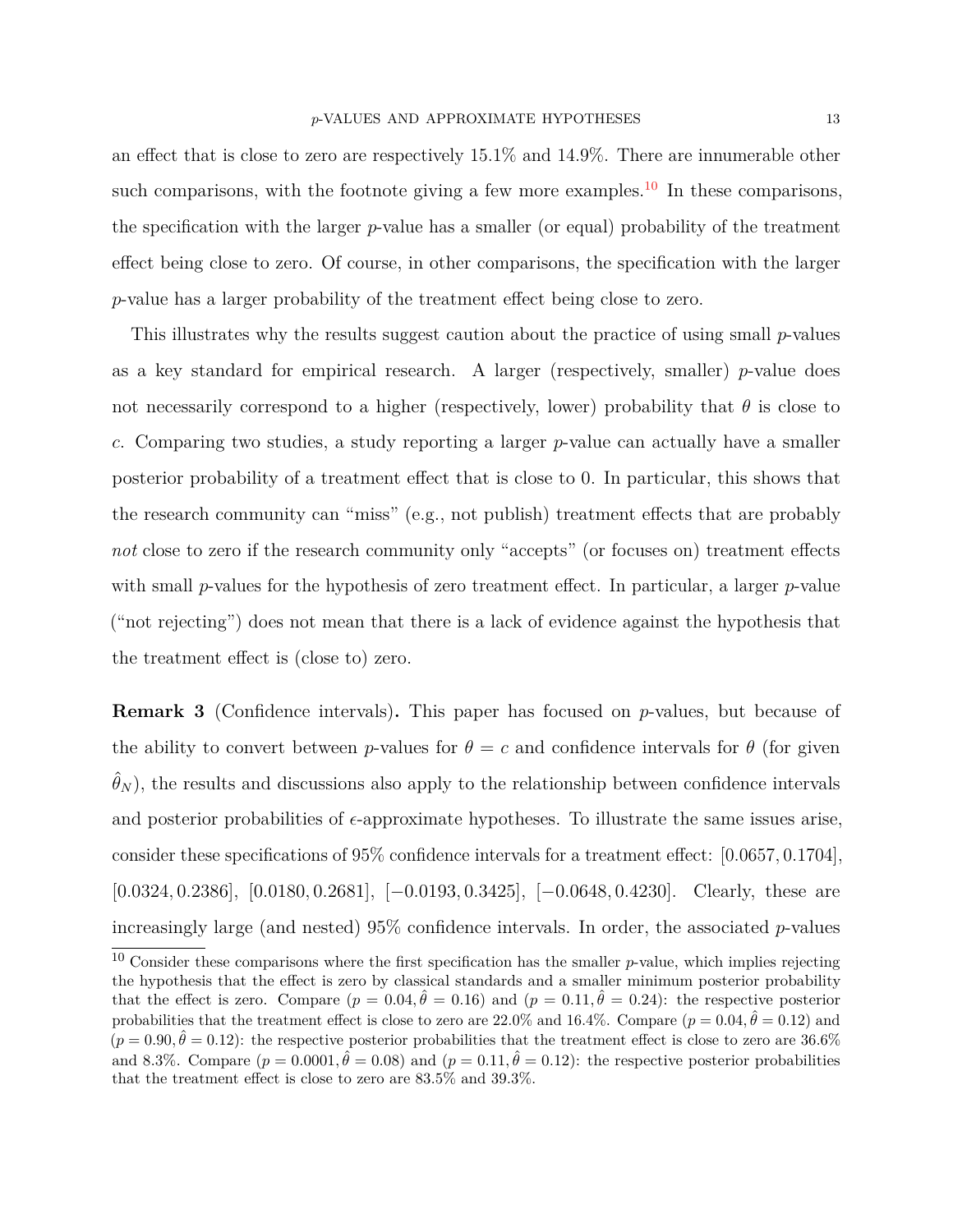#### 14 *P*-VALUES AND APPROXIMATE HYPOTHESES

for the hypothesis of zero treatment effect range from 0*.*00001 to 0*.*15. By the application of common empirical standards, essentially the same used above for *p*-values, the first specification easily meets the standard for statistical significance and rejecting the hypothesis that the treatment effect is zero, whereas the last specification does not achieve statistical significance and so it might be comparatively difficult to "sell"/publish as evidence of an effect. Because of the failure to reject the hypothesis of zero treatment effect, it might be said that the last specification shows "lack of evidence" against the hypothesis that the treatment effect is zero. What would be the corresponding posterior probabilities that the treatment effect is close to zero, which as before is defined for this example to be an effect in [−0*.*1*,* 0*.*1]? Actually, the posterior probabilities that the treatment effect is close to zero are exactly the same for these specifications: 25%. This reflects exactly the same issues discussed previously about *p*-values, because of the relationship between *p*-values and confidence intervals.

<span id="page-13-0"></span>**Remark 4** (Other approaches)**.** This remark is about other approaches. Another case is when there is positive prior probability of  $\theta = c$ . As discussed in the Introduction, this case seems rare in empirical work in the social sciences. Nevertheless, this case can be analyzed. In this case, the posterior probability of  $\theta \in [c - \epsilon, c + \epsilon]$  with  $\epsilon$  small is approximately the same as the posterior probability of the hypothesis  $\theta = c$  (e.g., [Berger and Sellke](#page-20-2) [\(1987,](#page-20-2) Section 4)). Therefore, results for the minimum posterior probability of the hypothesis  $\theta = c$  and of the hypothesis  $\theta \in [c - \epsilon, c + \epsilon]$  with  $\epsilon$  small are basically the same in this setup. In fact, this is part of the motivation for the literature on minimum posterior probabilities to study the (minimum) posterior probability of  $\theta = c$ , understanding it can be an approximation to the (minimum) posterior probability that  $\theta \in [c - \epsilon, c + \epsilon]$ . See for example the discussion in [Berger and Sellke](#page-20-2) [\(1987\)](#page-20-2). As mentioned in the Introduction, this means that the use of small *p*-values as a key standard, including *p*-value cutoff rules for significance like the one suggested by [Benjamin, Berger, Johannesson, et al.](#page-19-0) [\(2018\)](#page-19-0), can be justified from a Bayesian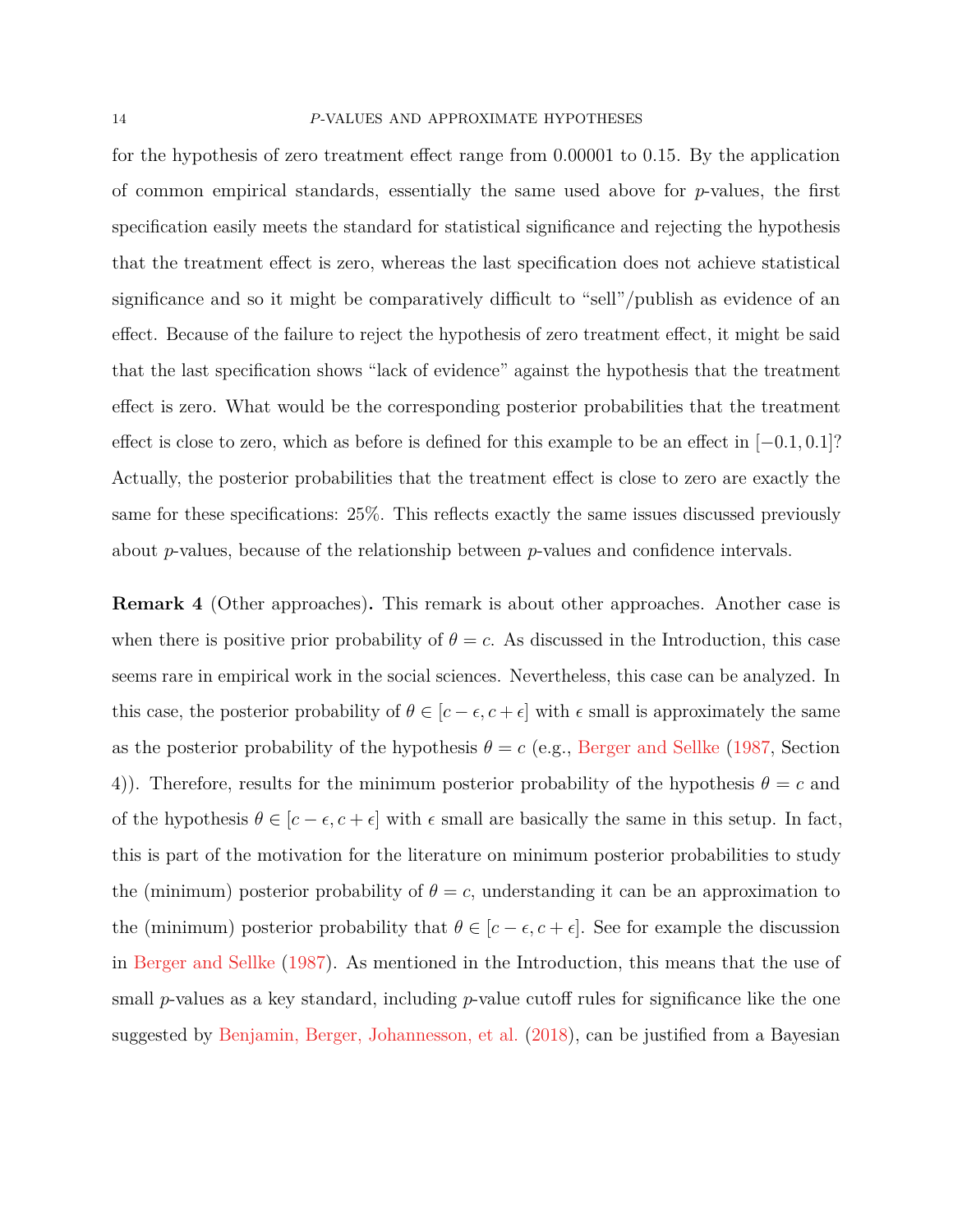perspective even if the empirical question is whether  $\theta$  is close to *c*, when there is positive prior probability that  $\theta = c$ .

This paper studies the *p*-value for the hypothesis  $\theta = c$ , precisely because that is what is used in empirical practice, but one could in principle conduct a classical hypothesis test of the  $\epsilon$ -approximate hypothesis (when  $\epsilon$  is not data-dependent). In the appendix, [Abadie](#page-19-1) [\(2020\)](#page-19-1) studies the informativeness of rejecting or not rejecting the hypothesis  $\theta \in [c - \epsilon, c + \epsilon]$ by such a classical hypothesis test. In large samples, [Abadie](#page-19-1) [\(2020\)](#page-19-1)'s results imply the posterior probability of the  $\epsilon$ -approximate hypothesis is 1 conditional on not rejecting and is 0 conditional on rejecting.

<span id="page-14-0"></span>**Remark 5** (Data-dependent  $\epsilon$ ).  $\epsilon$  can be data-dependent. For example, in a regression setting (with  $c = 0$ ),  $\epsilon$  can be a multiple  $\lambda$  of the estimated coefficient  $\hat{\beta}$  on a "reference" explanatory variable. The  $\epsilon$ -approximate hypothesis would be  $\theta \in [-\lambda|\hat{\beta}|, \lambda|\hat{\beta}|]$ , meaning the effect of one explanatory variable is "close to 0" if it is sufficiently closer to 0 compared to the effect of the "reference" explanatory variable. More specifically, consider as an example the case that  $\theta$  reflects the treatment effect of a novel treatment, when the outcome is known already in the literature to be impacted by other "reference" treatments. Consider a regression model that includes both the novel treatment and one such "reference" treatment.  $\epsilon$  can be selected to be proportionate to the estimated treatment effect of the reference treatment, so the  $\epsilon$ -approximate hypothesis concerns whether or not the novel treatment has an effect that is at least a pre-specified percentage of the effect of the reference treatment. If so, the novel treatment can be said to have an "economically significant" effect, specifically relative to the effect of this reference treatment. Other choices of  $\epsilon$  are allowed, including fixed constants as in the numerical example above.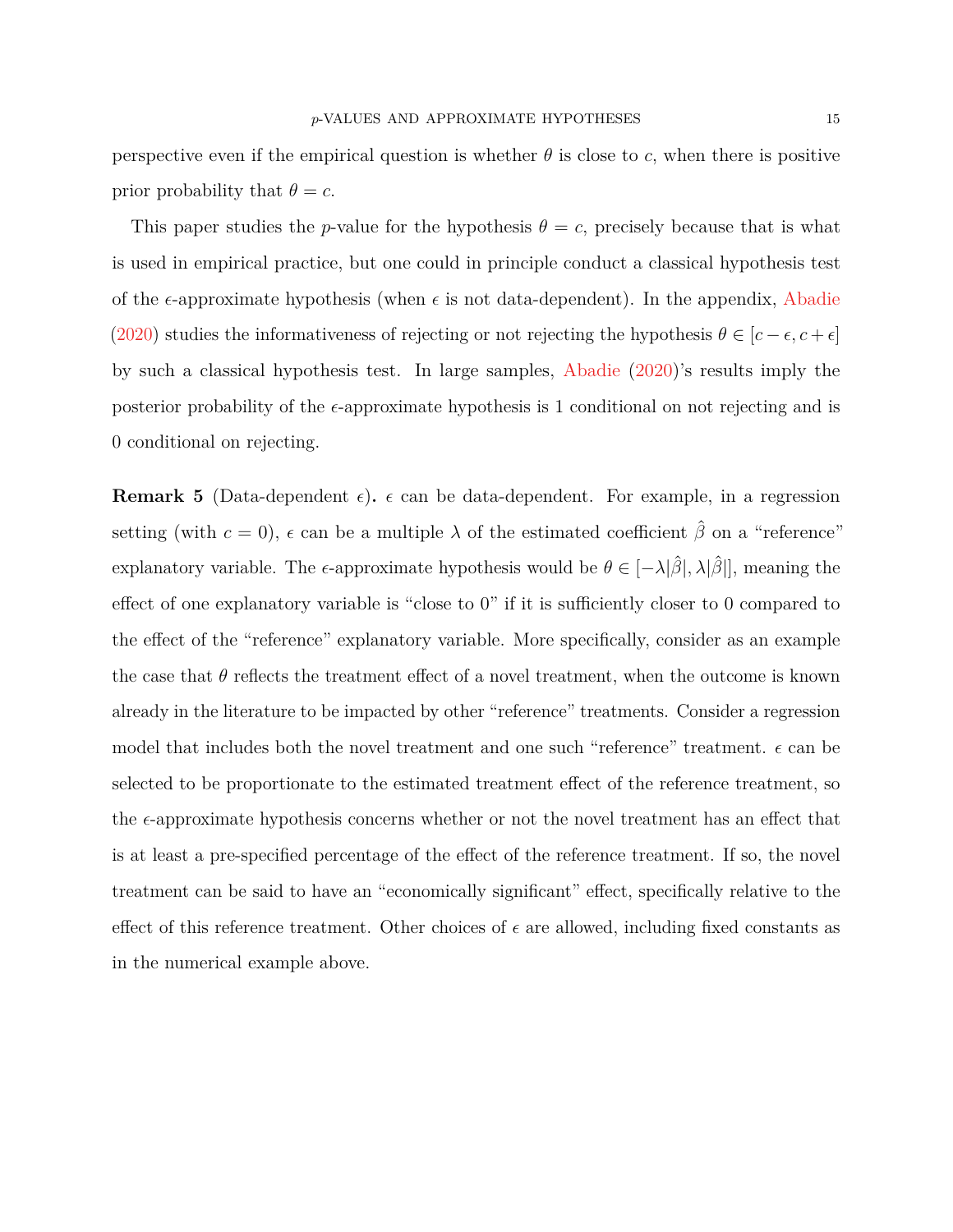#### <span id="page-15-0"></span>16 *P*-VALUES AND APPROXIMATE HYPOTHESES

#### 5. Finite sample results

A similar analysis can be done in finite samples, with additional distributional assumptions on the data generating process.  $t_d(\mu, \Sigma)$  is a *t*-distribution with location  $\mu$ , scale  $\Sigma$ , and degrees of freedom *d*. Thus  $t_d(0,1) \equiv t_d$  is the standard *t*-distribution with *d* degrees of freedom.  $\mathcal{F}_{d_1,d_2}$  is an F-distribution with degrees of freedom  $d_1$  and  $d_2$ . Define  $G_a(v,w) \equiv$  $F_{t_a}\left(\sqrt{Q_{\mathcal{F}_{1,a}(1-v)}(-1+w)}\right) - F_{t_a}\left(\sqrt{Q_{\mathcal{F}_{1,a}(1-v)}(-1-w)}\right)$  for  $a \in \mathbb{N}$  and  $v \in (0,1)$ .

## <span id="page-15-1"></span>**Assumption 2.** *It holds that:*

- *(1) The classical sampling distribution of*  $\frac{\hat{\theta}_N \theta_0}{\hat{\sigma}_N}$  *has distribution*  $t_{N-d}(0,1)$ *, i.e., a standard t*-distribution with  $N - d$  degrees of freedom, for some estimated scale factor  $\hat{\sigma}_N > 0$ *and integer d such that*  $N - d > 2$ *.*
- *(2) The Bayesian posterior*  $\theta | X^{(N)}$  *has distribution*  $t_{N-d}(\hat{\theta}_N, \hat{\sigma}_N^2)$ *.*

An example of Assumption [2](#page-15-1) is when  $X_i \sim^{i.i.d.} \mathcal{N}(\theta, \sigma^2)$  with  $\theta$  and  $\sigma^2$  unknown. Then,  $d=1, \hat{\theta}_N=\frac{1}{N}$  $\frac{1}{N} \sum_{i=1}^{N} X_i$ , and  $\hat{\sigma}_N^2 = \frac{1}{N}$ *N*  $\frac{1}{2}$  $\frac{1}{N-1} \sum_{i=1}^{N} (X_i - \hat{\theta}_N)^2$ . The prior is uniform on  $(\theta, \log \sigma)$ . See [Gelman, Carlin, Stern, and Rubin](#page-20-12) [\(2003,](#page-20-12) Section 3.2). Another example is when *θ* is a linear regression coefficient with homoskedastic, normally-distributed unobservables. Then, *d* is the number of explanatory variables (counting the intercept),  $\hat{\theta}_N$  is the OLS estimate, and  $\hat{\sigma}_N^2$  is the estimate of the variance of the OLS estimate. The prior is a uniform prior. See [Gelman, Carlin, Stern, and Rubin](#page-20-12) [\(2003,](#page-20-12) Section 14.2) or [Lancaster](#page-21-14) [\(2004,](#page-21-14) Section 3.3.3). As with the large sample approximation, and the discussion of Assumption [1,](#page-5-0) note again the analysis concerns the case of unknown variance (or scale) with corresponding estimate  $\hat{\sigma}_N^2$ .

The classical test statistic is  $W_N = \left(\frac{\hat{\theta}_N - c}{\hat{\sigma}_N}\right)$  $\hat{\sigma}_N$  $\int_{0}^{2}$ . By Assumption [2,](#page-15-1) if the hypothesis  $\theta = c$  is true,  $W_N$  has distribution  $\mathcal{F}_{1,N-d}$ . Therefore, the *p*-value is  $p_N = \overline{F}_{\mathcal{F}_{1,N-d}}(W_N)$ .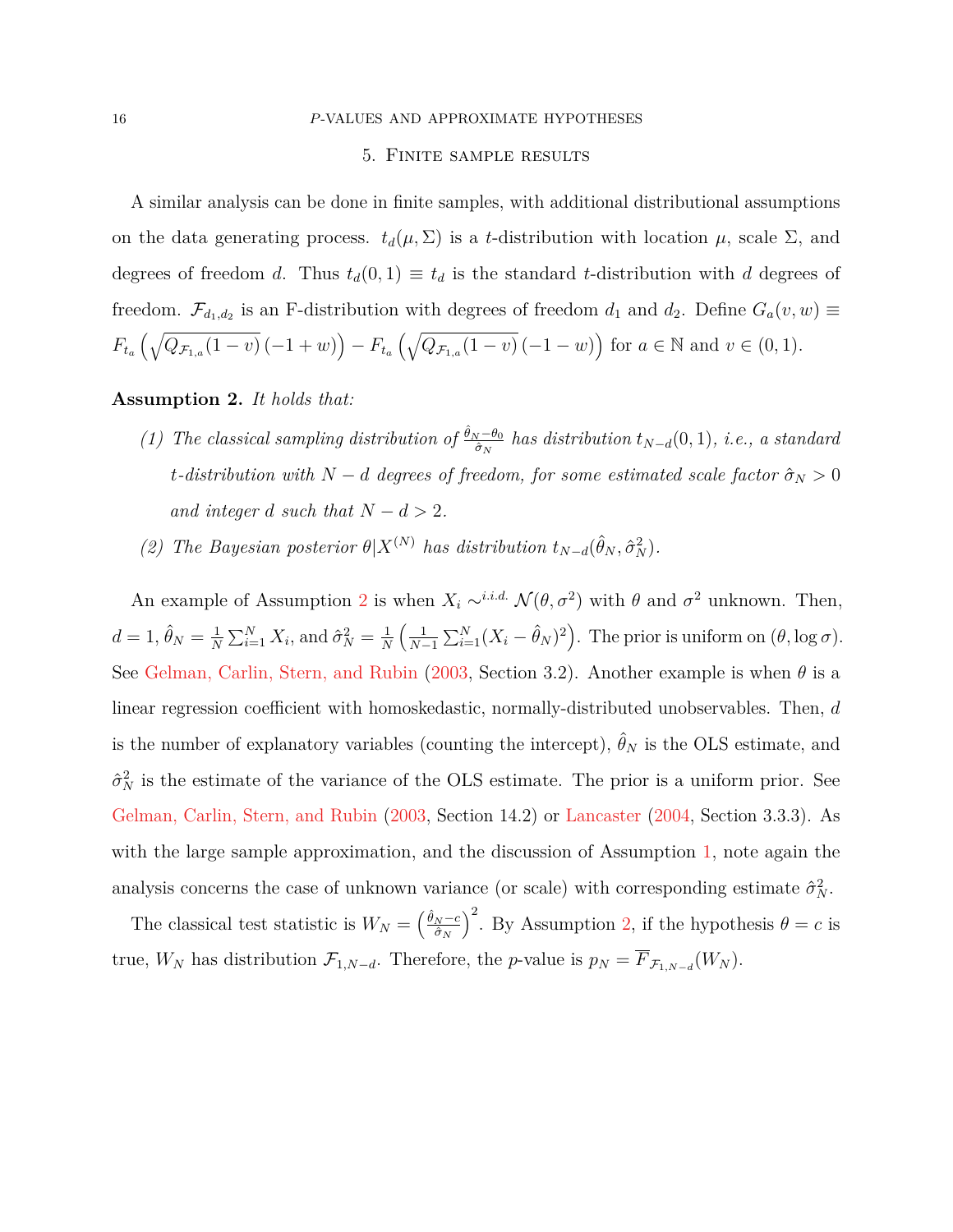<span id="page-16-1"></span>**Theorem 2.** *Under Assumption* [2,](#page-15-1) and when the *p*-value is not  $1,11$  $1,11$  for any  $\epsilon > 0$  chosen *by the econometrician (possibly data-dependent), the Bayesian posterior probability of the*  $\epsilon$ -approximate hypothesis that  $\theta \in [c - \epsilon, c + \epsilon]$  is  $G_{N-d} \left( p_N, \frac{\epsilon}{|\hat{\theta}_N - c|} \right)$ *.*

<span id="page-16-2"></span>Lemma 1.  $G_a(v, w) \to F_{\chi^2_{1, Q_{\chi^2_1}(1-v)}}$  $(w^2 Q_{\chi_1^2}(1-v))$  *as*  $a \to \infty$ *.* 

As  $N \to \infty$ , Theorem [2](#page-16-1) limits to Theorem [1](#page-8-1) by applying Lemma [1.](#page-16-2) In fact, Theorem 2 and Theorem [1](#page-8-1) are practically the same numerically when  $N - d \ge 1000$ , and also when  $N - d \geq 300$  and  $p_N \geq 0.001$ , among other cases.<sup>[12](#page-16-3)</sup> Therefore, practically the same discussion of the asymptotic approximation applies also to the finite sample result.

# 6. Conclusions

This paper derives closed-form expressions for the posterior probability of the  $\epsilon$ -approximate hypothesis. The properties are discussed, which contradict some common practices about using *p*-values. In the running example of treatment effects, a quick implication of the results is that larger *p*-values can correspond to lower posterior probabilities that the treatment effect is close to zero, potentially lower than from a smaller *p*-value. This shows that the research community can "miss" (e.g., not publish) treatment effects that are probably *not* close to zero if the research community only "accepts" (or focuses on) treatment effects with small *p*-values for the hypothesis of zero treatment effect. In particular, a larger *p*-value ("not rejecting") does not mean that there is a lack of evidence against the hypothesis that the treatment effect is (close to) zero. On the other hand, it is possible to *retroactively* use the expressions derived in this paper to assess the posterior probability of these  $\epsilon$ -approximate hypotheses from published research, thereby assessing the evidence about whether the treatment effect is (close to) zero.

<span id="page-16-0"></span><sup>&</sup>lt;sup>11</sup>Similar to the asymptotic approximation,  $p_N = 1$  happens with probability 0 when  $\hat{\theta}_N$  has a continuous sampling distribution and  $p_N = 0$  cannot happen in this setup.

<span id="page-16-3"></span><sup>&</sup>lt;sup>12</sup>This claim is based on the maximal absolute difference between the posterior probability of the  $\epsilon$ -approximate hypothesis per Theorem [2](#page-16-1) and the asymptotic approximation, where the maximum is across values of  $p_N$ ,  $\epsilon$ , and  $\hat{\theta}_N$ . In the stated cases, the maximal absolute difference is less than 0.003.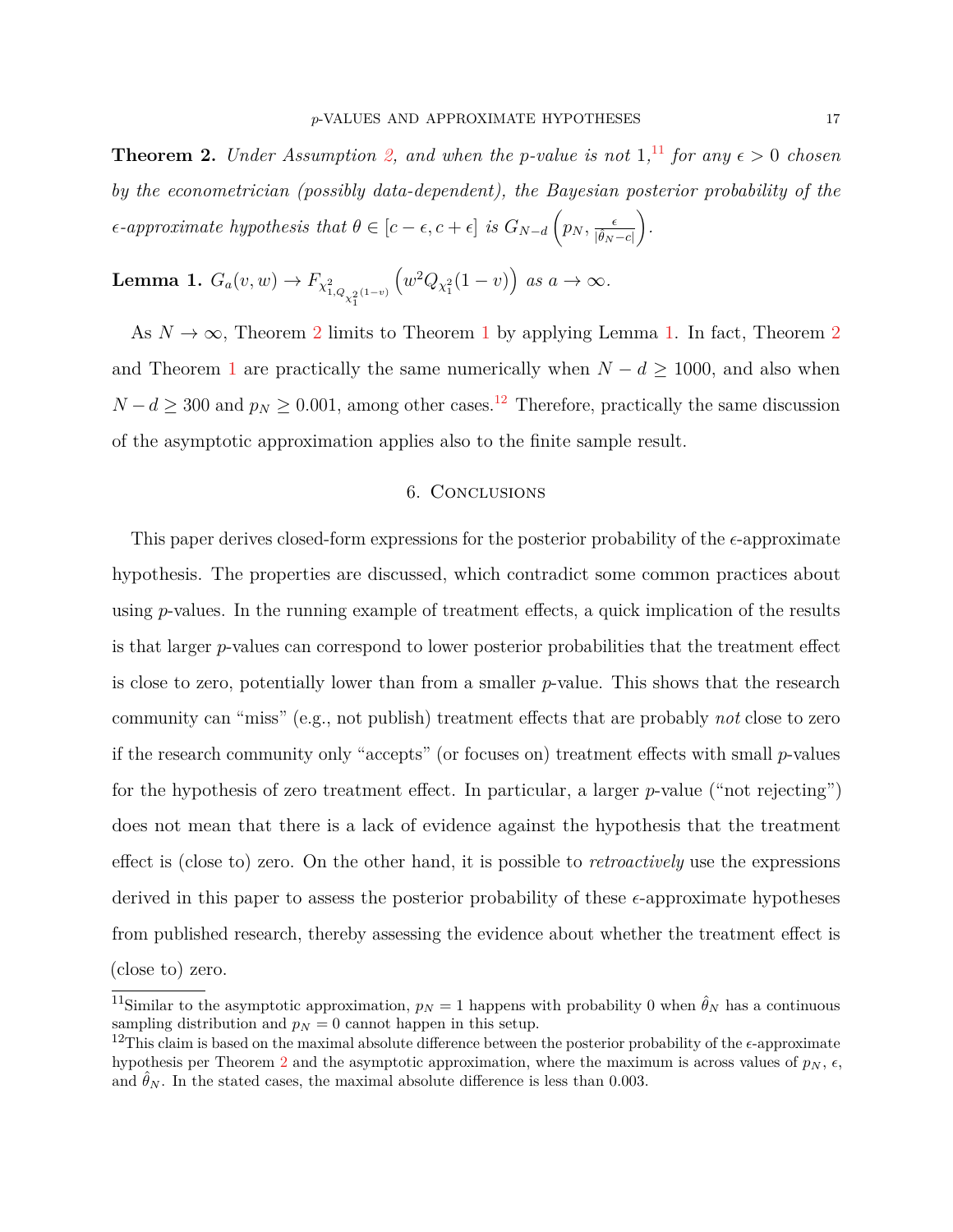## Appendix A. Technical appendix

<span id="page-17-1"></span><span id="page-17-0"></span>**Lemma 2.** *Under Assumption [1,](#page-5-0)*  $||\Pi_{\sqrt{N}(\psi-\hat{\psi}_N)|X^{(N)}}-\mathcal{N}(0,\hat{\Sigma}_N)||_{TV}\to^p 0$  and  $||\Pi_{\hat{\Sigma}_N^{-\frac{1}{2}}}$  $-\frac{1}{\sqrt{N}(\psi-\hat{\psi}_N)|X^{(N)}}$  $\mathcal{N}(0, I_{m \times m})||_{TV} \rightarrow^p 0.$ 

*Proof of Lemma [2.](#page-17-1)*  $||\mathcal{N}(0, \hat{\Sigma}_N) - \mathcal{N}(0, \Sigma_0)||_{TV} \to^p 0$  since total variation distance is bounded above by the square root of Kullback-Leibler divergence (e.g., [DasGupta](#page-20-13) [\(2008,](#page-20-13) Chapter 2)) and  $\hat{\Sigma}_N \to^p \Sigma_0$  by Assumption [1.](#page-5-0) Therefore,  $||\Pi_{\sqrt{N}(\psi-\hat{\psi}_N)|X^{(N)}} - \mathcal{N}(0,\hat{\Sigma}_N)||_{TV} \to^p 0$ . Let  $h_N(\cdot) : \mathbb{R}^m \to \mathbb{R}^m$  be  $h_N(w) = \hat{\Sigma}_N^{-\frac{1}{2}}w$ . Since  $h_N(\cdot)$  is continuous,  $h_N^{-1}(\mathcal{B})$  is Borel for any

Borel B. Therefore,  $|\Pi_{\hat{\Sigma}_N^{-\frac{1}{2}}\sqrt{N}(\psi-\hat{\psi}_N)|X^{(N)}}(\mathcal{B})-\mathcal{N}(0, I_{m\times m})(\mathcal{B})|=|\Pi_{\sqrt{N}(\psi-\hat{\psi}_N)|X^{(N)}}(h_N^{-1}(\mathcal{B})) \mathcal{N}(0, \hat{\Sigma}_N)(h_N^{-1}(\mathcal{B}))$ . Because  $||\Pi_{\sqrt{N}(\psi-\hat{\psi}_N)|X^{(N)}} - \mathcal{N}(0, \hat{\Sigma}_N)||_{TV} \to^p 0, ||\Pi_{\hat{\Sigma}_N^{-\frac{1}{2}}}$  $\sqrt{N}(\psi - \hat{\psi}_N)|X^{(N)}$  –  $\mathcal{N}(0, I_{m \times m})||_{TV} \rightarrow^{p} 0.$ 

For the hypothesis  $\tilde{\psi} = c$ , where  $\tilde{\psi} \in \mathbb{R}^{\tilde{m}}$  is a sub-vector of components of  $\psi$  (e.g.,  $\tilde{\psi} = \theta$ or  $\tilde{\psi} = (\theta, \gamma_2)$ , and  $\tilde{\Sigma}$  is the corresponding sub-matrix of  $\Sigma$ , the test statistic is

$$
\tilde{W}_N = N(\hat{\tilde{\psi}}_N - c)' \hat{\Sigma}_N^{-1}(\hat{\tilde{\psi}}_N - c).
$$

The *p*-value is

$$
\tilde{p}_N = P(\chi^2_{\tilde{m}} > \tilde{W}_N) = \overline{F}_{\chi^2_{\tilde{m}}}(\tilde{W}_N).
$$

<span id="page-17-2"></span>**Lemma 3.** *Under Assumption [1,](#page-5-0)*

$$
\sup_{0
$$

*Proof of Lemma [3.](#page-17-2)*  $\left|\left|\sum_{N}^{\infty}\right|\right|^{2}$  $\sqrt{N}(\tilde{\psi} - c)$ || $_2^2$  =  $\sqrt{N}(\tilde{\psi} - c)^{\prime} \hat{\Sigma}_N^{-1}$  $\sqrt{N}(\tilde{\psi} - c) = \sqrt{N}(\tilde{\psi} - \hat{\tilde{\psi}}_N + c)$  $(\hat{\psi}_N - c)' \hat{\Sigma}_N^{-1}$  $\sqrt{N}(\tilde{\psi} - \hat{\tilde{\psi}}_N + \hat{\tilde{\psi}}_N - c)$ . Let  $Z \sim \mathcal{N}(0, I_{\tilde{m}\times\tilde{m}})$ . For any Borel  $\mathcal{B} \subseteq \mathbb{R}^{\tilde{m}}$ ,  $\Pi_{\hat{\tilde{\Sigma}}^{-\frac{1}{2}}_N}$  $\sqrt{N}(\tilde{\psi}-c)|X^{(N)}}\big(\mathcal{B}\big)=\Pi_{\hat{\hat{\Sigma}}^{-\frac{1}{2}}_N}$  $\sqrt{N}(\tilde{\psi}-\hat{\tilde{\psi}}_N+\hat{\tilde{\psi}}_N-c)|X^{(N)}}\big(\mathcal{B}\big)=\Pi_{\hat{\tilde{\Sigma}}^{-\frac{1}{2}}_N}$  $\sqrt{N}(\tilde{\psi}-\hat{\tilde{\psi}}_N)|X^{(N)}\big(\mathcal{B}-\hat{\tilde{\Sigma}}_N^{-\frac{1}{2}}$ √  $\overline{N}(\hat{\tilde{\psi}}_N$ *c*)). By Assumption [1](#page-5-0) and Lemma [2,](#page-17-1)  $\Pi_{\hat{\Sigma}_N^{-\frac{1}{2}}}$  $\sqrt{N}(\tilde{\psi}-\hat{\tilde{\psi}}_N)|X^{(N)}\big(\mathcal{B}-\hat{\tilde{\Sigma}}_N^{-\frac{1}{2}}$ √  $\overline{N}(\hat{\tilde{\psi}}_N - c)) - (Z + c)$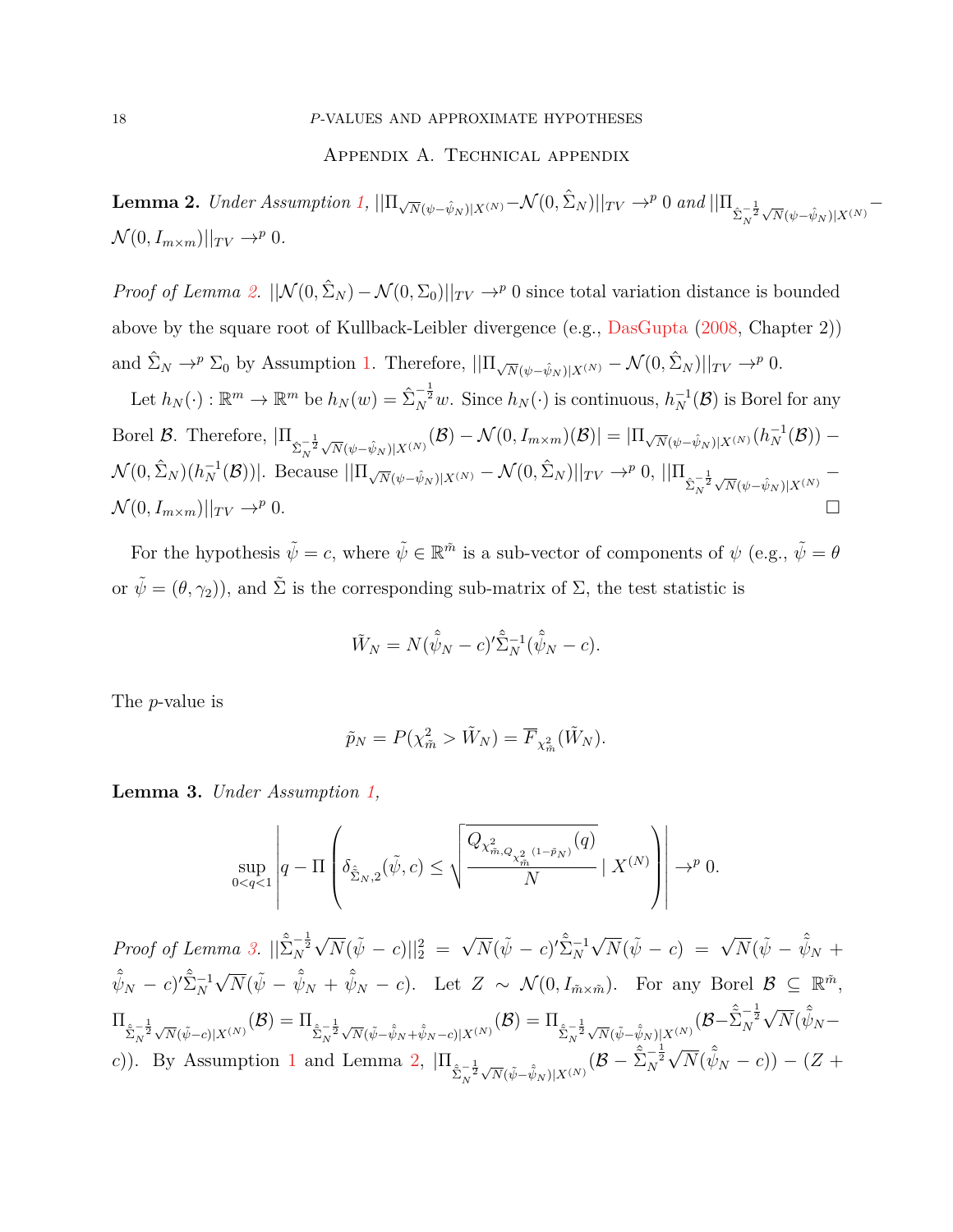$$
\sum_{N}^{\infty-\frac{1}{2}}\sqrt{N}(\hat{\psi}_{N}-c))(B)| = |\Pi_{\hat{\Sigma}_{N}^{-\frac{1}{2}}\sqrt{N}(\hat{\psi}-\hat{\psi}_{N})|X^{(N)}}(\mathcal{B}-\hat{\Sigma}_{N}^{-\frac{1}{2}}\sqrt{N}(\hat{\psi}_{N}-c)) - Z(\mathcal{B}-\hat{\Sigma}_{N}^{-\frac{1}{2}}\sqrt{N}(\hat{\psi}_{N}-c))|
$$
\n
$$
c)| = |\Pi_{\hat{\Sigma}_{N}^{-\frac{1}{2}}\sqrt{N}(\hat{\psi}-\hat{\psi}_{N})|X^{(N)}} - (Z+\hat{\Sigma}_{N}^{-\frac{1}{2}}\sqrt{N}(\hat{\psi}_{N}-c))||_{TV} \rightarrow^{p} 0.
$$
\nLet  $h(\cdot): \mathbb{R}^{\tilde{m}} \rightarrow \mathbb{R}$  be given by  $h(z) = z'z$ . Since  $h(\cdot)$  is continuous,  $h^{-1}(B) \subseteq \mathbb{R}^{\tilde{m}}$  is Borel for any Borel B. Therefore,  $|\Pi_{\|\hat{\Sigma}_{N}^{-\frac{1}{2}}\sqrt{N}(\hat{\psi}-c)||_{2}^{2}|X^{(N)}}(\mathcal{B}) - (Z+\hat{\Sigma}_{N}^{-\frac{1}{2}}\sqrt{N}(\hat{\psi}_{N}-c))'(Z+\hat{\Sigma}_{N}^{-\frac{1}{2}}\sqrt{N}(\hat{\psi}_{N}-c))|B| = |\Pi_{\hat{\Sigma}_{N}^{-\frac{1}{2}}\sqrt{N}(\hat{\psi}-c)|X^{(N)}}(h^{-1}(B)) - (Z+\hat{\Sigma}_{N}^{-\frac{1}{2}}\sqrt{N}(\hat{\psi}_{N}-c))|h^{-1}(B)||.$  Be-  
\ncause  $||\Pi_{\hat{\Sigma}_{N}^{-\frac{1}{2}}\sqrt{N}(\hat{\psi}-c)|X^{(N)}} - (Z+\hat{\Sigma}_{N}^{-\frac{1}{2}}\sqrt{N}(\hat{\psi}_{N}-c))||_{TV} \rightarrow^{p} 0$  by the above,  $||\Pi_{\|\hat{\Sigma}_{N}^{-\frac{1}{2}}\sqrt{N}(\hat{\psi}-c)||_{2}^{2}|X^{(N)}} - (Z+\hat{\Sigma}_{N}^{-\frac{1}{2}}\sqrt{N}(\hat{\psi}_{N}-c))' (Z+\hat{\Sigma}_{N}^{-\frac{1}{2}}\sqrt{N}(\hat{\psi}_{N}-c))||_{TV}$ 

<span id="page-18-0"></span>**Lemma 4.** *Under Assumption [1,](#page-5-0)*

$$
\sup_{0 < q < 1} \left| \left( q - \Pi \left( |\theta - c| \le \sqrt{\frac{Q_{\chi^2_{1,Q_{\chi^2_1}(1-p_N)}}(q)}{Q_{\chi^2_1}(1-p_N)}} |\hat{\theta}_N - c| \mid X^{(N)} \right) \right) \mathbf{1}[p_N < 1] \right| = o_p(1).
$$

*Proof of Lemma [4.](#page-18-0)*  $Q_{\chi_1^2}(1 - p_N) = W_N = N(\hat{\Sigma}_{N,11})^{-1}(\hat{\theta}_N - c)^2$ , so  $(\hat{\Sigma}_{N,11})^{-\frac{1}{2}} =$  $\sqrt{Q_{\chi_1^2}(1-p_N)}$  $\frac{1}{\sqrt{N}|\hat{\theta}_N - c|}$ when  $|\hat{\theta}_N - c| \neq 0$  which is equivalent to  $p_N < 1$ . When  $|\hat{\theta}_N - c| \neq 0$ ,  $\delta_{\hat{\Sigma}_{N,11},2}(\theta, c)$  $(\hat{\Sigma}_{N,11})^{-\frac{1}{2}}|\theta-c|=$  $\sqrt{Q_{\chi_1^2}(1-p_N)}$  $\frac{V_{\chi_1^2}(V_{\text{H}}+N)}{\sqrt{N}|\hat{\theta}_N-c|}|\theta-c|$ . The result follows from Lemma [3](#page-17-2) by substitution.  $\square$ 

Proof of Theorem 1. By simplification, 
$$
\Pi \left( \theta \in [c - \epsilon, c + \epsilon] | X^{(N)} \right) =
$$

$$
\Pi \left( |\theta - c| \le \sqrt{\frac{Q_{\chi_{1,Q_{\chi_1^{2}}(1-p_N)}} \left( F_{\chi_{1,Q_{\chi_1^{2}}(1-p_N)}} \left( \frac{\epsilon^2}{|\theta_N - c|^2} Q_{\chi_1^{2}(1-p_N)} \right) \right)}{Q_{\chi_1^{2}(1-p_N)}} |\hat{\theta}_N - c| | X^{(N)} \right).
$$
 Therefore, the result follows from Lemma 4.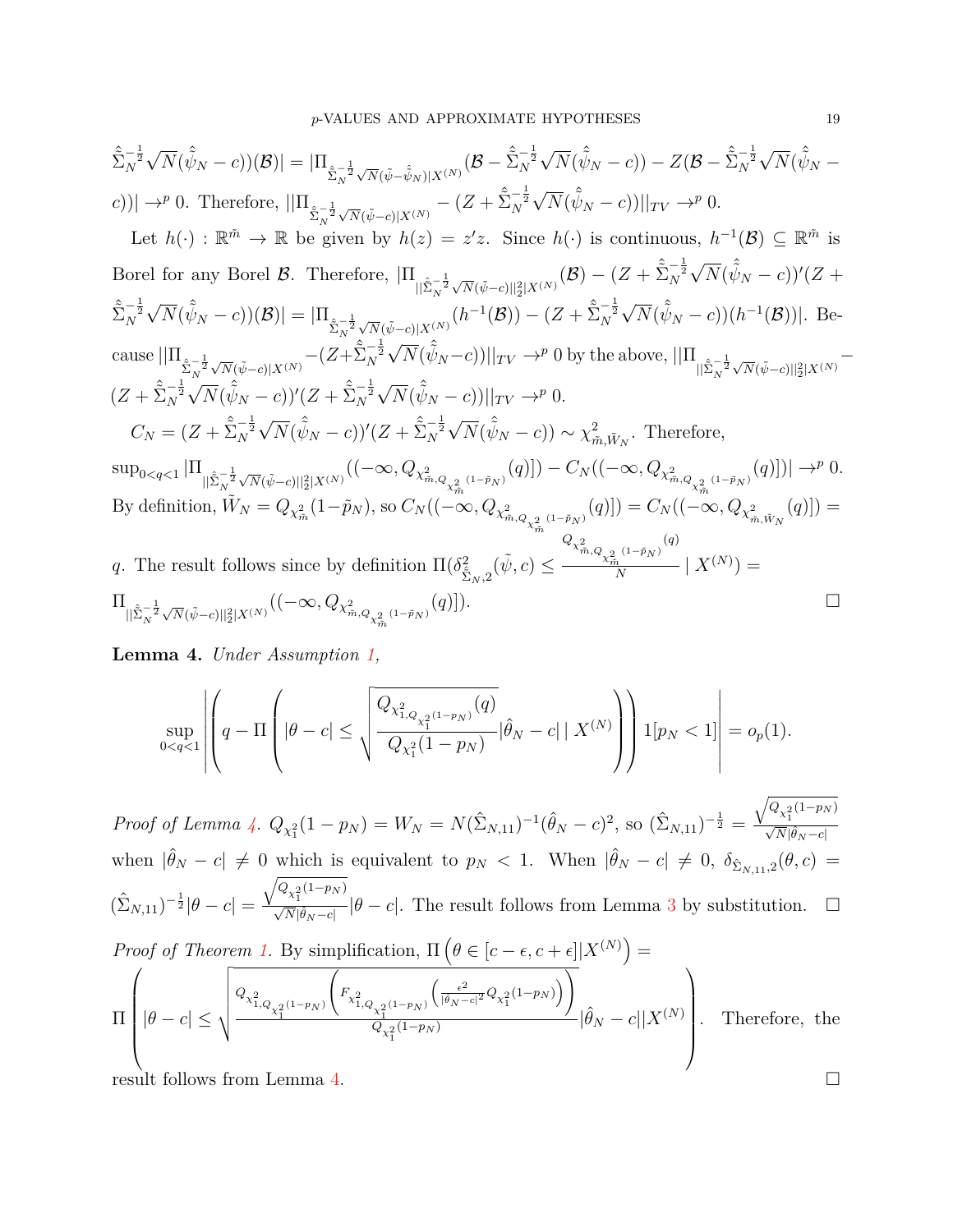*Proof of Corollary [1](#page-10-0) and Corollary [2.](#page-10-2)* By [Johnson, Kotz, and Balakrishnan](#page-20-14) [\(1995,](#page-20-14) page 441),  $F_{\chi^2_{1,b}}(ab)$  where  $a = \frac{\epsilon^2}{|\hat{\theta}_N - \epsilon|}$  $\frac{\epsilon^2}{|\hat{\theta}_N - c|^2}$  and  $b = Q_{\chi_1^2}(1 - p_N)$  can be written  $\Phi(\sqrt{b})$ √  $\overline{a}$  − 1)) –  $\Phi(-$ √ *b*( √  $\overline{a}$  + 1)). The derivative with respect to *b* is  $\frac{1}{\sqrt{2}}$  $rac{1}{2\pi}$  exp( $-\frac{1}{2}$  $rac{1}{2}(ab-2)$  $\sqrt{a}b + b$ ))( $\sqrt{a}$  –  $1)\frac{1}{2}b^{-\frac{1}{2}} + \frac{1}{\sqrt{2}}$  $rac{1}{2\pi}$  exp( $-\frac{1}{2}$  $\frac{1}{2}(ab+2\sqrt{a}b+b)(\sqrt{a}+1)\frac{1}{2}b^{-\frac{1}{2}}$ . The sign of the derivative is the same as the sign of  $\exp(2\sqrt{a}b)(\sqrt{a}-1) + (\sqrt{a}+1)$ . If  $a \ge 1$ , the derivative is obviously positive. The first part of Corollary [2](#page-10-2) follows, since *b* is a decreasing function of  $p<sub>N</sub>$ . If  $a < 1$ , the derivative is negative (resp. positive, zero) exactly when *b* is greater than (resp. less than, equal to)  $\frac{1}{2\sqrt{a}} \log \left( \frac{-\sqrt{a}-1}{\sqrt{a}-1} \right)$  . The first part of Corollary [1](#page-10-0) follows, since this means the posterior probability is a decreasing (resp., increasing) function of *p<sup>N</sup>* when *p<sup>N</sup>* is greater than (resp., less than)  $1 - F_{\chi_1^2}$  $\left( \frac{1}{2} \right)$  $\frac{1}{2\sqrt{a}}\log\left(\frac{-\sqrt{a}-1}{\sqrt{a}-1}\right)$ . The limits in these Corollaries are apparent from the representation from [Johnson, Kotz, and Balakrishnan](#page-20-14) [\(1995,](#page-20-14) page 441) that implies that  $F_{\chi^2_{1,t^2}}(s^2t^2) = \Phi(t(s-1)) - \Phi(t(-s-1)).$ 

*Proof of Theorem [2.](#page-16-1)* Follow the strategy of Theorem [1.](#page-8-1)  $W_N = Q_{\mathcal{F}_{1,N-d}}(1-p_N)$  and  $\hat{\sigma}_N^{-1} =$  $\sqrt{Q_{\mathcal{F}_{1,N- d}}(1-p_N)}$  $\frac{1}{|\hat{\theta}_N-c|}$ . The posterior for  $\hat{\sigma}_N^{-1}(\theta-c)$  is  $t_{N-d}(\hat{\sigma}_N^{-1}(\hat{\theta}_N-c), 1)$ . Therefore,  $\Pi(|\theta-c|)$  $|c| \leq \epsilon |X^{(N)}| = \Pi(-\hat{\sigma}_N^{-1}\epsilon - \hat{\sigma}_N^{-1}(\hat{\theta}_N - c) \leq \hat{\sigma}_N^{-1}(\theta - c) - \hat{\sigma}_N^{-1}(\hat{\theta}_N - c) \leq \hat{\sigma}_N^{-1}\epsilon - \hat{\sigma}_N^{-1}(\hat{\theta}_N - c)$  $c)|X^{(N)})=P(-\hat{\sigma}_N^{-1}\epsilon-\hat{\sigma}_N^{-1}(\hat{\theta}_N-c)\leq t_{N-d}\leq \hat{\sigma}_N^{-1}\epsilon-\hat{\sigma}_N^{-1}(\hat{\theta}_N-c))=P(-\hat{\sigma}_N^{-1}\epsilon-\hat{\sigma}_N^{-1}|\hat{\theta}_N-c|\leq$  $t_{N-d} \leq \hat{\sigma}_N^{-1} \epsilon - \hat{\sigma}_N^{-1} |\hat{\theta}_N - c|$  by symmetry of the  $t_{N-d}$  distribution. The final expression is  $G_{N-d}(p_N, \frac{\epsilon}{|\hat{\theta}_N - c|})$  using the expression for  $\hat{\sigma}_N^{-1}$  $\overline{N}$  .

*Proof of Lemma [1.](#page-16-2)*  $\mathcal{F}_{1,a} \to \chi_1^2$  and  $t_a \to \mathcal{N}(0,1)$  as  $a \to \infty$ . Then use the representation for  $F_{\chi^2_{1,t^2}}(s^2t^2)$  $F_{\chi^2_{1,t^2}}(s^2t^2)$  $F_{\chi^2_{1,t^2}}(s^2t^2)$  used in the proof of Corollaries 1 and [2.](#page-10-2)

#### **REFERENCES**

- <span id="page-19-1"></span>Abadie, A. (2020): "Statistical non-significance in empirical economics," *American Economic Review: Insights*, 2(2), 193–208.
- <span id="page-19-0"></span>BENJAMIN, D. J., J. O. BERGER, M. JOHANNESSON, ET AL. (2018): "Redefine statistical significance," *Nature Human Behaviour*, 2(1), 6.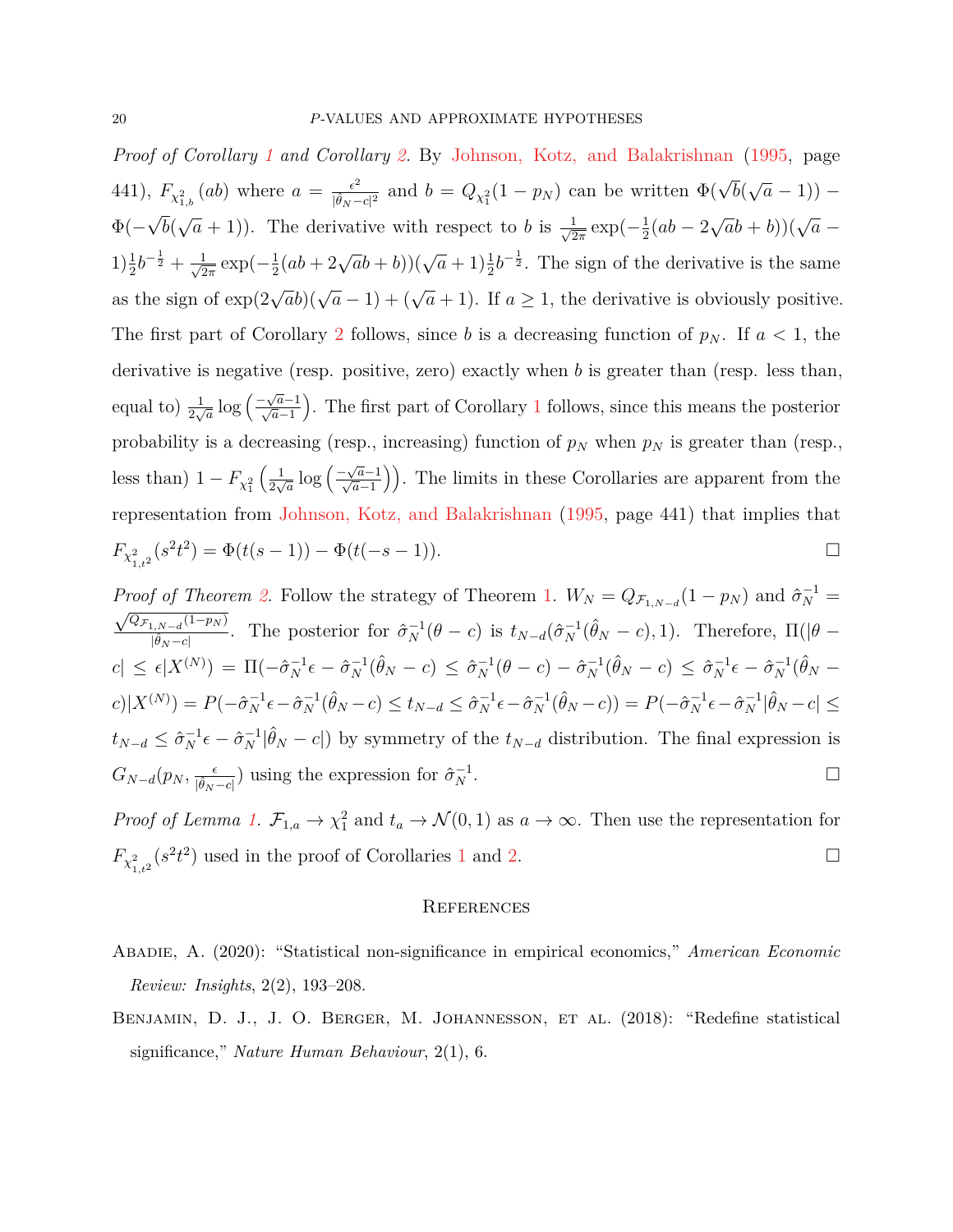- <span id="page-20-1"></span>Berger, J. O., and M. Delampady (1987): "Testing precise hypotheses," *Statistical Science*, 2(3), 317–335.
- <span id="page-20-2"></span>BERGER, J. O., AND T. SELLKE (1987): "Testing a point null hypothesis: The irreconcilability of p values and evidence," *Journal of the American Statistical Association*, 82(397), 112–122.
- <span id="page-20-6"></span>Bickel, P., and B. Kleijn (2012): "The semiparametric Bernstein–von Mises theorem," *The Annals of Statistics*, 40(1), 206–237.
- <span id="page-20-5"></span>BRODEUR,  $A_{\cdot}$ , M. LÉ, M. SANGNIER, AND Y. ZYLBERBERG  $(2016)$ : "Star wars: The empirics strike back," *American Economic Journal: Applied Economics*, 8(1), 1–32.
- <span id="page-20-7"></span>Castillo, I. (2012): "A semiparametric Bernstein–von Mises theorem for Gaussian process priors," *Probability Theory and Related Fields*, 152(1-2), 53–99.
- <span id="page-20-9"></span>Castillo, I., and R. Nickl (2013): "Nonparametric Bernstein–von Mises theorems in Gaussian white noise," *The Annals of Statistics*, 41(4), 1999–2028.
- <span id="page-20-8"></span>Castillo, I., and J. Rousseau (2015): "A Bernstein–von Mises theorem for smooth functionals in semiparametric models," *The Annals of Statistics*, 43(6), 2353–2383.
- <span id="page-20-11"></span>Chernozhukov, V., and H. Hong (2003): "An MCMC approach to classical estimation," *Journal of Econometrics*, 115(2), 293–346.
- <span id="page-20-10"></span>Chib, S., M. Shin, and A. Simoni (2018): "Bayesian estimation and comparison of moment condition models," *Journal of the American Statistical Association*, 113(524), 1–13.
- <span id="page-20-13"></span><span id="page-20-0"></span>DasGupta, A. (2008): *Asymptotic Theory of Statistics and Probability*. Springer, New York.
- EDWARDS, W., H. LINDMAN, AND L. J. SAVAGE (1963): "Bayesian statistical inference for psychological research," *Psychological Review*, 70(3), 193.
- <span id="page-20-12"></span>Gelman, A., J. B. Carlin, H. S. Stern, and D. B. Rubin (2003): *Bayesian Data Analysis*. CRC Press, 2 edn.
- <span id="page-20-4"></span>HELD, L., AND M. OTT (2018): "On p-values and Bayes factors," *Annual Review of Statistics and Its Application*, 5, 393–419.
- <span id="page-20-14"></span><span id="page-20-3"></span>Jeffreys, H. (1939): *Theory of Probability*. The Clarendon Press, Oxford.
- Johnson, N. L., S. Kotz, and N. Balakrishnan (1995): *Continuous Univariate Distributions*, vol. 2. Wiley, New York, 2 edn.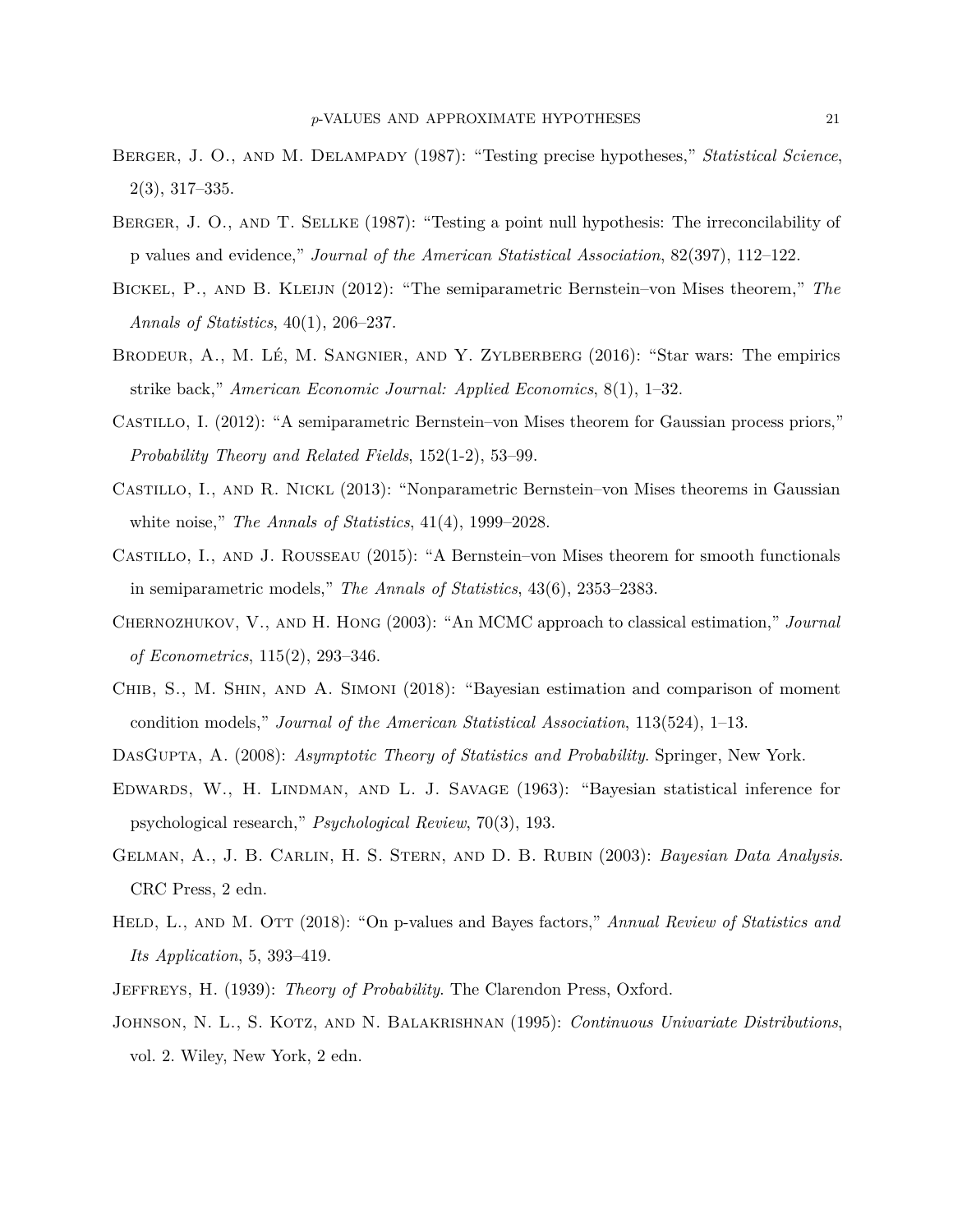- <span id="page-21-9"></span>Kim, J.-Y. (2002): "Limited information likelihood and Bayesian analysis," *Journal of Econometrics*, 107(1-2), 175–193.
- <span id="page-21-11"></span>Kim, Y. (2006): "The Bernstein–von Mises theorem for the proportional hazard model," *The Annals of Statistics*, 34(4), 1678–1700.
- <span id="page-21-12"></span>KLEIJN, B., AND A. VAN DER VAART (2012): "The Bernstein-von-Mises theorem under misspecification," *Electronic Journal of Statistics*, 6, 354–381.
- <span id="page-21-8"></span>Kwan, Y. K. (1999): "Asymptotic Bayesian analysis based on a limited information estimator," *Journal of Econometrics*, 88(1), 99–121.
- <span id="page-21-14"></span><span id="page-21-4"></span>Lancaster, T. (2004): *An Introduction to Modern Bayesian Econometrics*. Blackwell Oxford.
- <span id="page-21-6"></span>Le Cam, L. (1986): *Asymptotic Methods in Statistical Decision Theory*. Springer, New York.
- Le Cam, L., and G. L. Yang (2000): *Asymptotics in Statistics: Some Basic Concepts*. Springer, New York, 2 edn.
- <span id="page-21-3"></span>LEGGETT, N. C., N. A. THOMAS, T. LOETSCHER, AND M. E. NICHOLLS (2013): "The life of p: "Just significant" results are on the rise," *The Quarterly Journal of Experimental Psychology*, 66(12), 2303–2309.
- <span id="page-21-2"></span><span id="page-21-1"></span>Lindley, D. V. (1957): "A statistical paradox," *Biometrika*, 44(1/2), 187–192.
- MASICAMPO, E., AND D. R. LALANDE (2012): "A peculiar prevalence of p values just below. 05," *The Quarterly Journal of Experimental Psychology*, 65(11), 2271–2279.
- <span id="page-21-13"></span>Müller, U. K. (2013): "Risk of Bayesian inference in misspecified models, and the sandwich covariance matrix," *Econometrica*, 81(5), 1805–1849.
- <span id="page-21-10"></span>Norets, A. (2015): "Bayesian regression with nonparametric heteroskedasticity," *Journal of Econometrics*, 185(2), 409–419.
- <span id="page-21-0"></span>SELLKE, T., M. BAYARRI, AND J. O. BERGER (2001): "Calibration of p values for testing precise null hypotheses," *The American Statistician*, 55(1), 62–71.
- <span id="page-21-7"></span>Shen, X. (2002): "Asymptotic normality of semiparametric and nonparametric posterior distributions," *Journal of the American Statistical Association*, 97(457), 222–235.
- <span id="page-21-5"></span>Van der Vaart, A. W. (1998): *Asymptotic Statistics*. Cambridge University Press, Cambridge, UK.